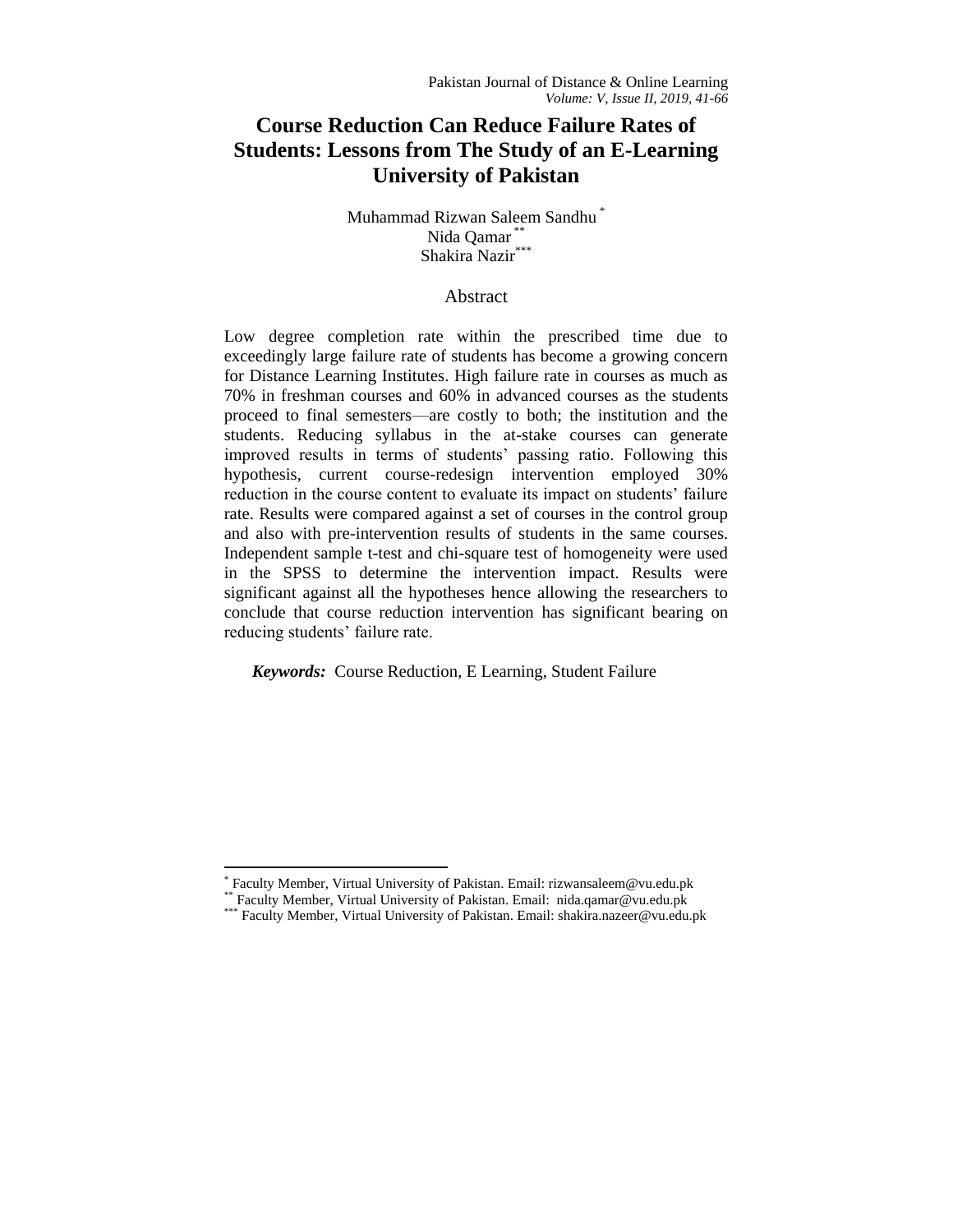## **Introduction**

Out of Pakistan's total population, only 5.5% enroll in tertiary education i.e. in universities and colleges' degree awarding programs. But the graduation rate of these students out of Pakistan's total population is only 3.9%. Others are dropped out of the educational programs due to their low percentage scores in courses or due to failing multiple courses in semesters. Online universities in Pakistan no doubt have increased the students' access to higher education. However, high failure rate reduces the likelihood of successful completion of courses and degree programs, thereby following the promises of increased access.

Low bachelor's degree completion rate within the prescribed time due to this exceedingly large failure rate of students has become a growing concern for Distance learning institutes. We are short of statistics, but few inferences can be drawn from the admission statistics of students and the number of students graduating every year. These figures present a dismal picture:

#### Table1

%

*Admission and graduation rates at an Open University of Pakistan*

|                   | 1999-2000   | 2000-1     | 2001-2      | 2002-3      | 2003-4      |  |
|-------------------|-------------|------------|-------------|-------------|-------------|--|
| <b>Admissions</b> | 310890      | 357595     | 335025      | 399560      | 512635      |  |
| All               | 62540       | 89069      | 80114       | 89069       | 95787       |  |
| qualifications    | $(20.11\%)$ | $(24.9\%)$ | $(23.91\%)$ | $(22.29\%)$ | $(18.68\%)$ |  |
| awarded           |             |            |             |             |             |  |

 This low rate of degree awarding suggests that Distance learning universities are producing considerably fewer graduates than what is expected from their large enrolment statistics. Seeing this high disparity between the admission and graduation rates, Reddy and Menjulika (2002) drew a conclusion that overall 91 percent of those students who get admission in distance learning universities either end up as dropouts or, due to multiple times failing different courses, are unable to get their degree within the prescribed time period. Such a high dropout and failure rate erodes the economic advantage which comes with distance education.

 High failure rate in courses as much as 70% in freshman courses and 60% in advanced courses as the students proceed to final semesters are costly to both; the institution and the students. Drop out ratio in the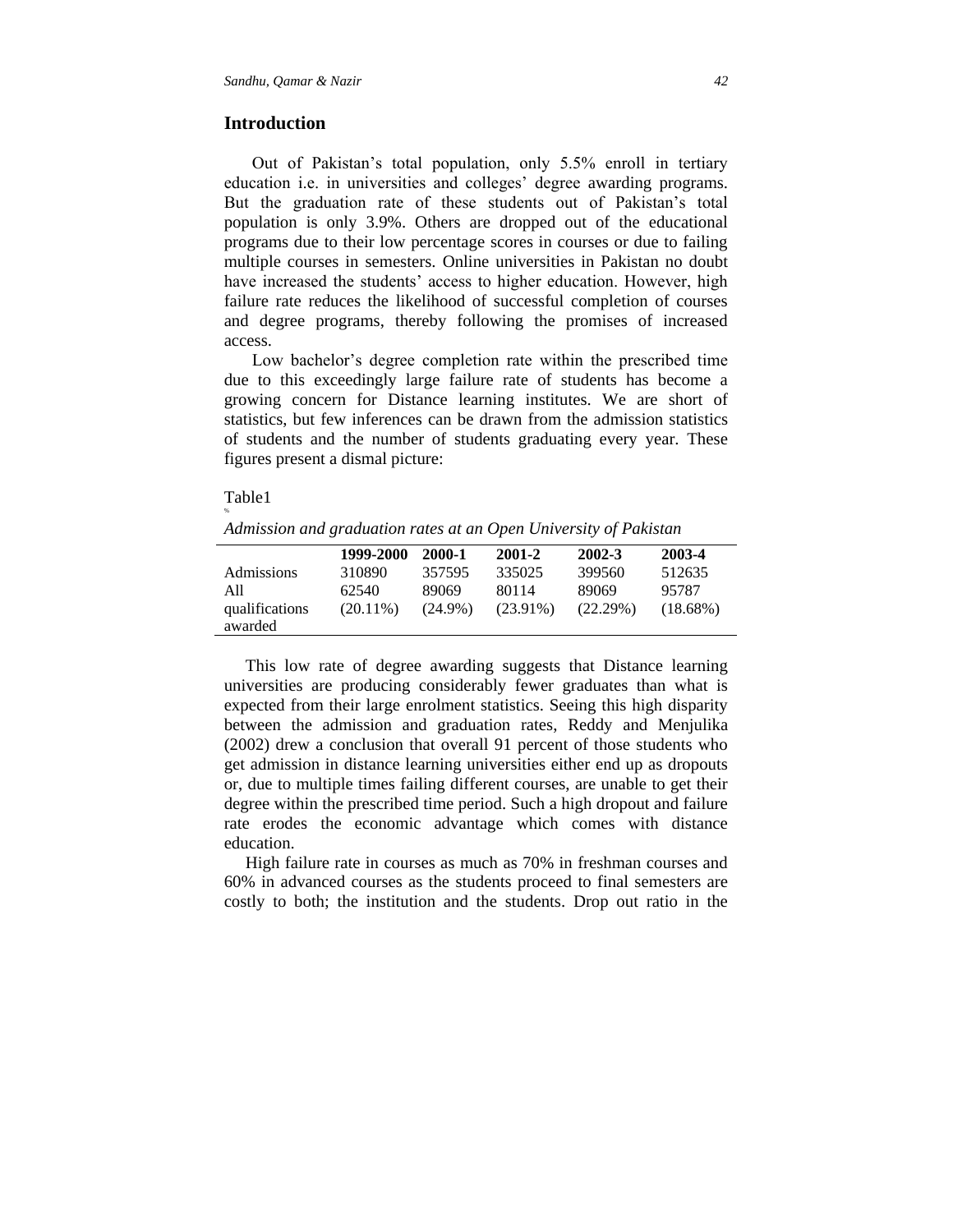freshman year also presents a dismal picture. Under these circumstances, overloaded course content turns out to be part of the problem of growing failure rate of students rather than presenting any solution. By and large, universities have not yet begun to realize the benefit of well-structured and concise syllabus to increase student retention, to improve the quality of student learning, to reduce the failure rate of students and hence the associated costs of learning. This particular project aims at experimenting with the course reduction technique to address the issue.

 This course-redesign project focused on large-enrollment, introductory, intermediate, and advanced level courses that not only had significant student numbers but also the high failure rate of students. Hence, these could rightly be called as at-stake courses.

Following statistics from past five (05) years confirm our initial observation.

Table 2

| <b>Subjects</b> | <b>Failure Rates %</b> |        |        |        |        |        |  |
|-----------------|------------------------|--------|--------|--------|--------|--------|--|
|                 | Fall                   | Spring | Fall   | Spring | Fall   | Fall   |  |
|                 | 2011                   | 2012   | 2012   | 2013   | 2013   | 2015   |  |
| <b>ECO401</b>   | 43.802                 | 39.659 | 46.179 | 38.129 | 65.966 | 73.028 |  |
| <b>MGT201</b>   | 50.82                  | 45.556 | 51.255 | 46.184 | 75.292 | 88.78  |  |
| <b>MGT503</b>   | 31.38                  | 36.241 | 32.614 | 49.143 | 60.482 | 60.132 |  |
| <b>STA630</b>   | 59.22                  | 43.801 | 55.056 | 49.361 | 62.933 | 70.301 |  |
| <b>ECO404</b>   | 28.57                  | 18.269 | 27.817 | 16.558 | 32.461 | 65.789 |  |
| <b>MGT211</b>   | 18.35                  | 17.845 | 25.73  | 21.412 | 35.498 | 59.774 |  |

*Failure rate of students over different semesters*

As can be seen from the above table that overall failure rate is rising with each passing year. And failure rate as high as 88% in some courses is alarming for educationists as well as for students. Reducing syllabus in these courses might generate improved results in terms of students' passing ratio. These courses were targeted because undergraduate enrollment in these courses was highest.

 The insight that these figures generate is simple and convincing: To ensure that intervention program has considerable impact on maximum students, an institution should introduce redesigning methodology in those courses which suffer higher failure rate with greatest enrollment. Putting energy into technological investments in disparate smallenrollment courses will only end up in having minimal influence. Proceeding in this manner, the intervention strategy can literally affect most of the students who attend. This intervention in undergraduate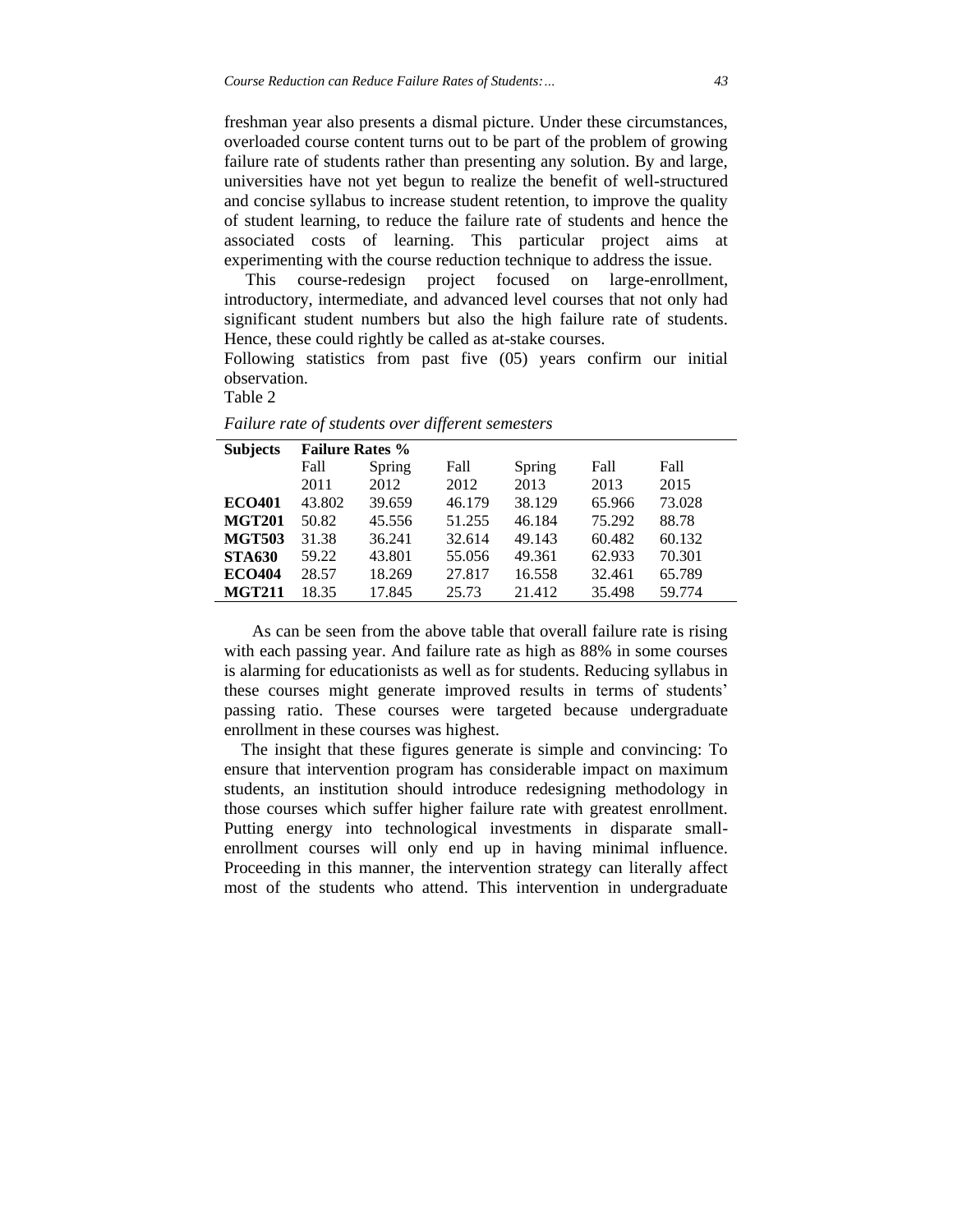courses has its roots in the philosophy that institutions adopting proactive approach to deal with students' problems will generate better outcomes.

There is sparse research literature found on university students' failure. The issue might not have received attention from the researchers and academicians equally because it might bring embarrassment to the academic institutions. Initially in 1970s and 1980s, failure rate of students was studied under the domain of attrition/retention research (e.g., Tinto, 1987). However, these preliminary researches interpreted attrition as a phenomenon of inability of students to get accustomed to the university environment ignoring the institutional or course content issues. The study was initiated as an effort to comprehend student academic failure in Management Faculty of the university. Concerns had been conveyed at numerous assessment boards over increase of failure rate in different degree programs. A specific aim of this research was to investigate whether the factor of courses length facilitated the failure. Particularly does the reduction in course content improve the student performance in terms of earning their cumulative marks?

Active institutional intervention has been suggested by the literature to prevent failure rate of students in a planned and conscious manner. For instance, Martin (2002) introduces the concept of "resilience" for institutions to design strategies aiming to decrease risk of students' failure, while augmenting preventive measures at the same time which either help students in achieving success in the first instance or assist them to better recover in case they face academic disappointments. In fact, Peelo and Wareham (2002) emphasize practicing academic 'survival' activities in their work, after recognizing the everyday nature and gravity of failure. They advise academic institutes to assist students to "bounce back".

Nevertheless, the research on students' failure and the underlying reasons of that failure remains underdeveloped and patchy. Current study authenticates that there exists compounding relationship between student failure (and conversely – success) and lengthy course content. Thus, although students' attributes/background determine academic failure, the prospects of students being awarded with particular grades is also largely dependent upon many institutional factors like the program/course in which they are enrolled and the course contents.

## **Objectives of Study**

i. To evaluate the effect of course reduction intervention on students' failure rate.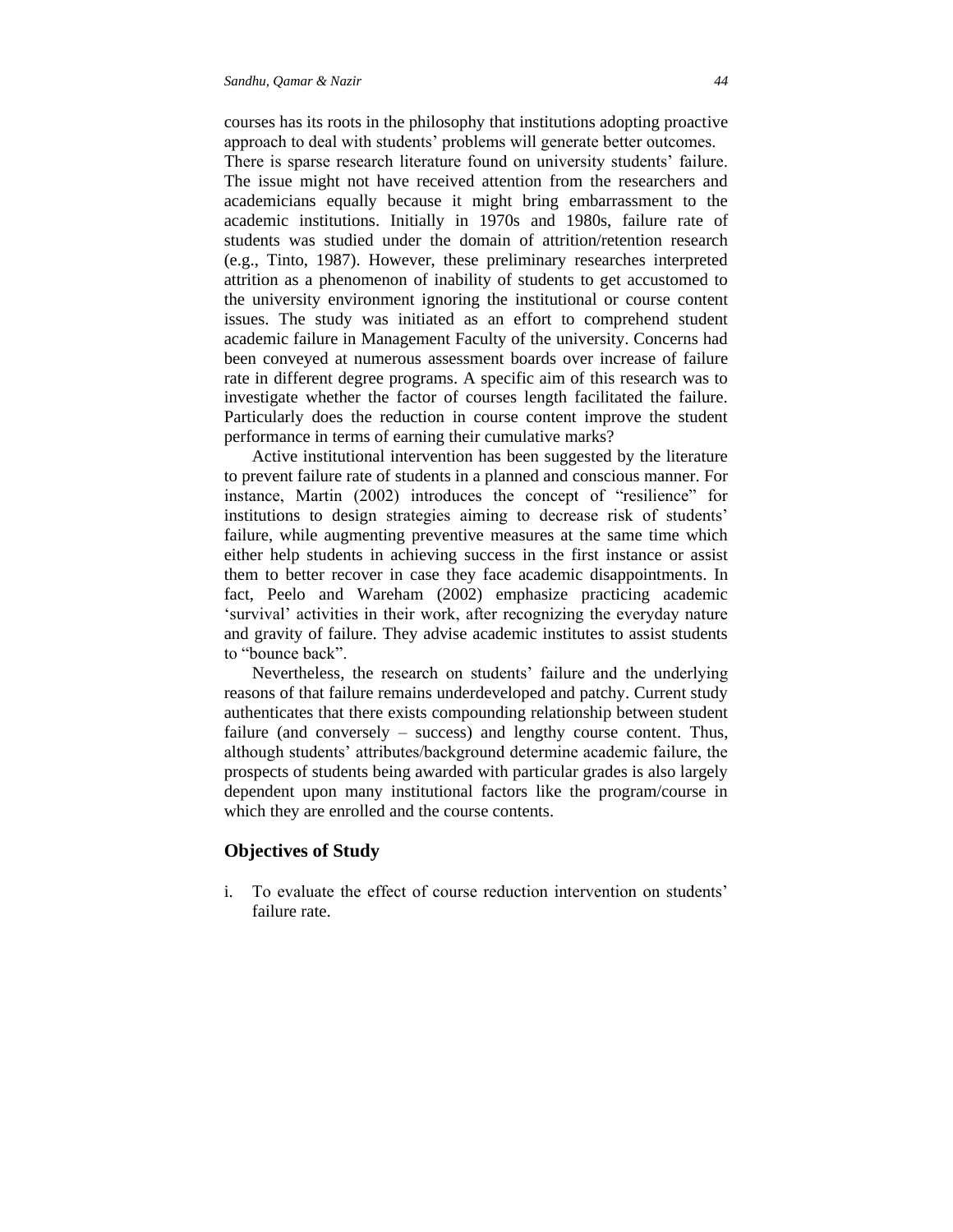- ii. To compare the effect of the intervention in the control and experimental group.
- iii. To evaluate the effect of intervention on grade improvement.

#### **Literature Review**

 The study conducted at three Australian universities reveal that most common causes of failure among students are heavy workload, fear to get failed, demotivation, doubts about academic ability, apprehension and tension (Mullins, Quintrell & Hancock, 2013).

 Garg et al., (1992) identify that subject matter difficulty influences the perception of students and hence their interest towards some specific subject. Curriculum content reduction is also considered a crucial element in this regard. Deep learning needs huge time investment (Entwistle, 1998). Students with overloaded curricula do not have sufficient time to do task, reflect and apply information in different contextual environments, leaving them with inadequate understanding of concepts (Gardner, 1993). For a deeper understanding of students, researchers in education field have used the phrase "cover less, uncover more" (Case, Lewis, Fraser, & Jawitz, 1999; Case & Gunstone, 2002). Cope and Staehr (2005) have noticed improvement in learning in their study after careful selection and deduction of content. Ramsden (1988) argues that orientation of student of study (deep vs. superficial) besides other aspects, depends on the curriculum. The reason is that the curriculum is proved to be the only factor which can be controlled by the lecturer in the learning environment (Cope & Staehr, 2005). Also, keeping students overburdened with excessive curriculum contents may keep them cognitively overwhelmed (Feldon, 2007), which can affect learning and performance. Heavy course curriculum as a reason of failure has also been identified by Fraser (2003). He mentions that heavy curriculum is the major reason of the students to leave the school and students leave the school because they fail the examination (Heublein et al., 2003). A study conducted by Cox (1994) highlights the fact that if there is high failure rate among students then there must be something wrong, it can be problem with course structure or syllabus consisting of heavy course content. Biggs (2005) has noticed that if we provide more content to study then there will be less knowledge, or there will be more in depth knowledge if less content is given.

Moreover, it does not refer to just the reduction of the content, rather enhancing the future by implanting the work based skills (Candy & Crebert, 1991; Lizzio et al., 2002). Therefore, it is required to maintain balance of breadth and depth of the course contents so that sufficient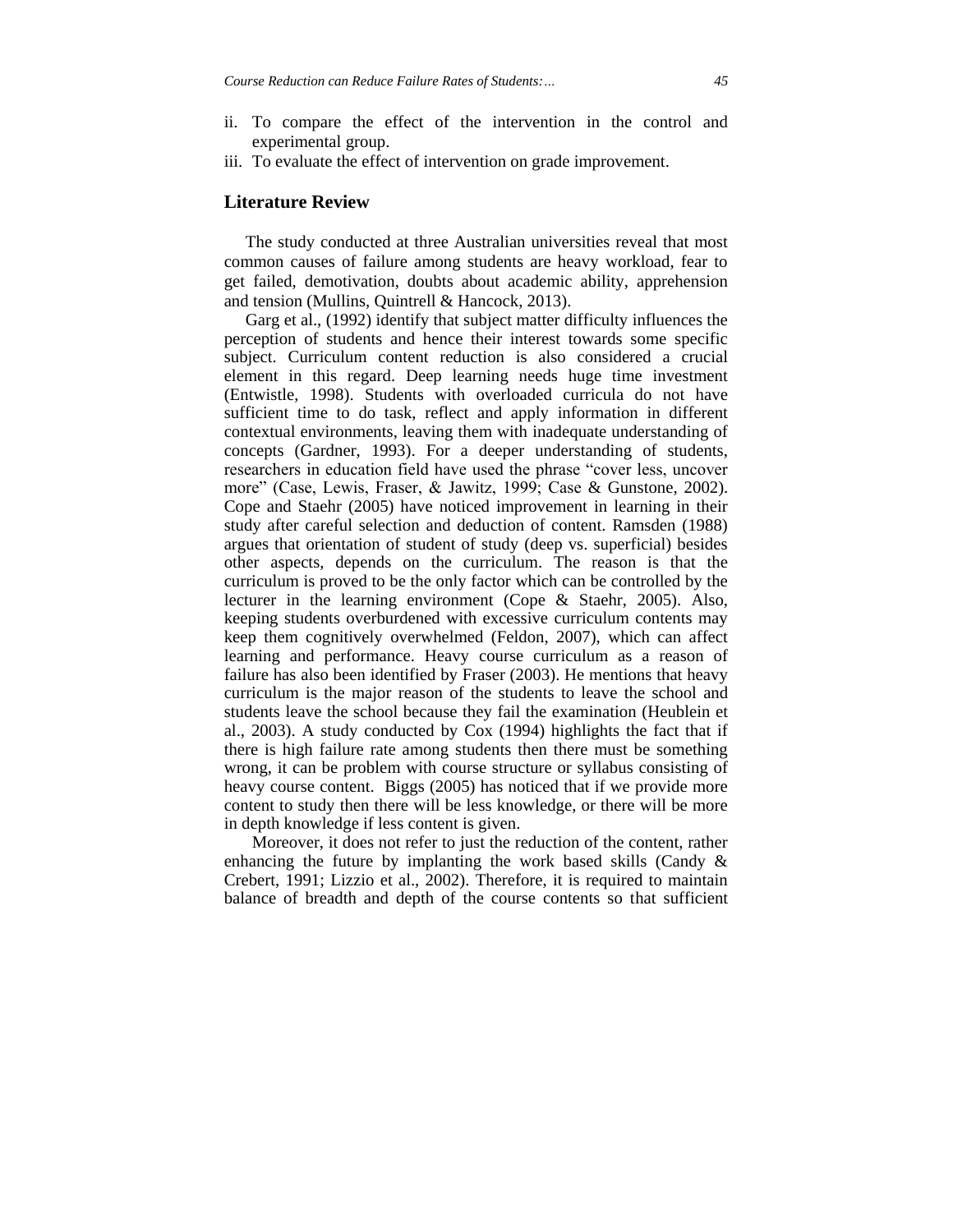workload and necessary skills can be implanted (Lizzio et al., 2002). Therefore, it is essential to identify the important dimensions of the syllabus (Cope & Staehr, 2005; Paakkari, Tynjala, & Kannas, 2010) which are necessary for students to attain the projected outcomes.

Greening (1998) suggests that switching from the content centered learning to the Problem Based Learning (PBL) needs a slow start in terms of contents. This is for the development of necessary skills in the students. According to him, the reduction in the content should be introduced in the first year courses, the author also adds that this reduction should be in first year courses, also PBL needs to be more structured and students should be more carefully guided.

#### **Hypothesis**

Reduction in course content is likely to reduce the failure rate of students.



#### **Design**

The purpose of the present study was to study the effects of reducing course content on the failure rate of students. Fixed number of 45 lessons in each course had always been a part of the syllabus. This limitation had become an obstacle in the way of students to complete their degrees. So there was a need to study the effect of reduced course content on the failure rate. Learning theories also reinstate the point that the main purpose of the teaching is to increase and persuade the learner to profound learning instead of a superficial one (Karjalainen, 2004).

#### **Sample**

This study utilized results of twelve (12) academic courses with largest enrollments between 2011 and 2016. Out of these 12 courses, 6 courses were included in the experimental group and the exam results of rest of 6 courses were used as control group data. Control data is introduced to make a fair comparison and to eliminate the possibility of a particular year's intake of students being smarter than the others. Because in case of reduction in failure rate, results authenticity can be challenged that improvement in grades is not solely due to the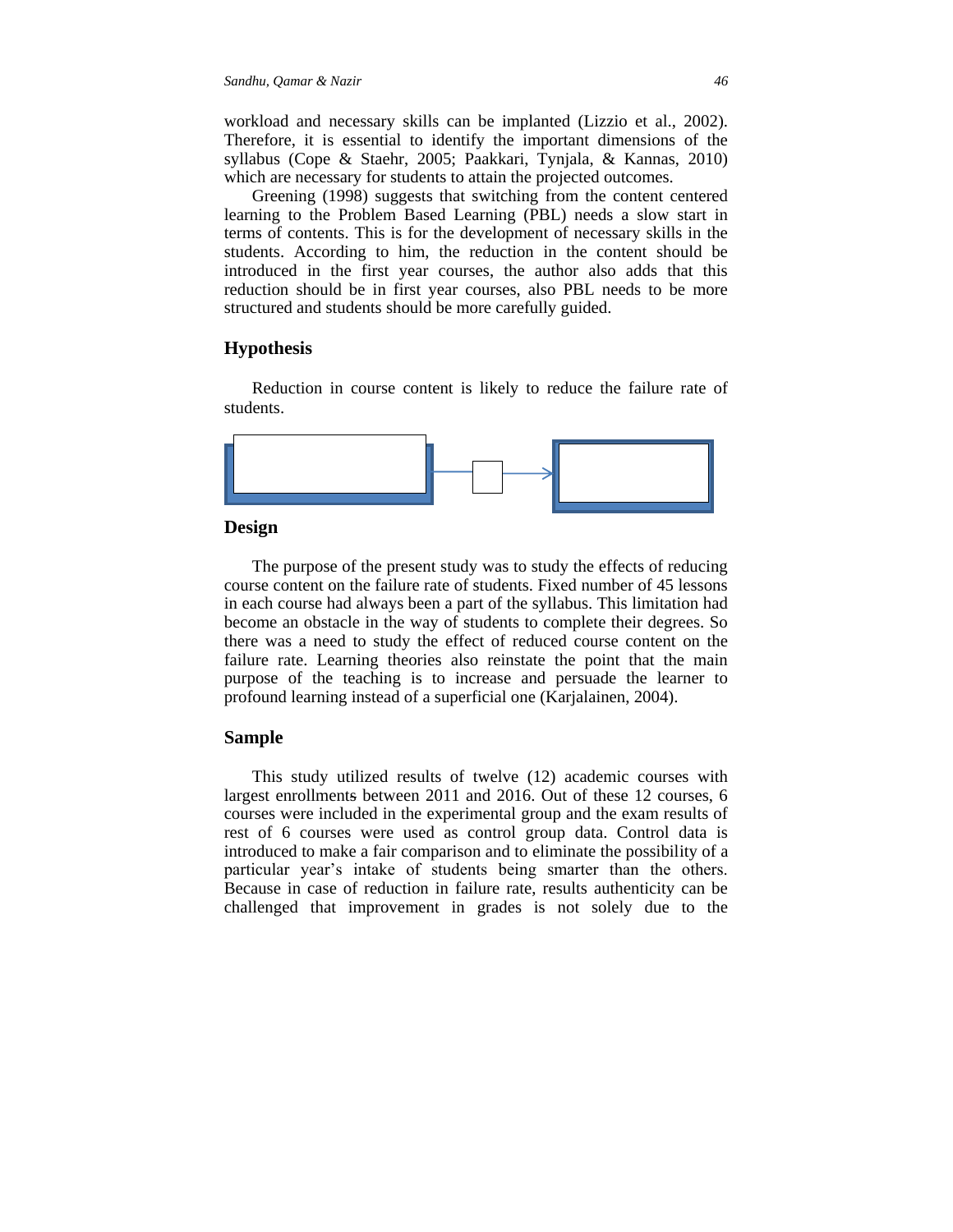intervention technique but only because the students are better. The sample included both theoretical and technical courses. Mix of theoretical and technical courses are drawn to generate a representative sample of the academic courses taught. Further the courses are picked from different semesters to reduce the experimental bias and to make comparison between results of different semesters. Selected this way, details of courses of both groups are as below in Table 3:

| <b>Course</b> | Group        | <b>Course Name</b>      | <b>Nature</b> | <b>Semester</b> |
|---------------|--------------|-------------------------|---------------|-----------------|
| Code          |              |                         |               | <b>Offered</b>  |
| <b>ECO401</b> | Experimental | Economics               | Theoretical   | 1 <sup>st</sup> |
| <b>MGT201</b> | Experimental | Financial               | Numerical     | 2 <sup>nd</sup> |
|               |              | Management              |               |                 |
| <b>ECO404</b> | Experimental | Managerial              | Mix           | 4 <sup>th</sup> |
|               |              | Economics               |               |                 |
| <b>STA630</b> | Experimental | <b>Research Methods</b> | Mix           | 2 <sup>nd</sup> |
| <b>MGT503</b> | Experimental | Principles of           | Theoretical   | 2 <sup>nd</sup> |
|               |              | Management              |               |                 |
| <b>MGT211</b> | Experimental | Introduction to         | Theoretical   | 1 <sup>st</sup> |
|               |              | <b>Business</b>         |               |                 |
| <b>ECO402</b> | Control      | Micro Economics         | Mix           | 2 <sup>nd</sup> |
| <b>ACC501</b> | Control      | <b>Business Finance</b> | Numerical     | 3 <sup>rd</sup> |
| <b>FIN622</b> | Control      | Corporate Finance       | Numerical     | $4^{\text{th}}$ |
| <b>MGT603</b> | Control      | Strategic               | Theoretical   | 3 <sup>rd</sup> |
|               |              | Management              |               |                 |
| <b>MGT501</b> | Control      | Human Resource          | Theoretical   | 2 <sup>nd</sup> |
|               |              | Management              |               |                 |
| <b>MGT301</b> | Control      | Principles of           | Theoretical   | 1 <sup>st</sup> |
|               |              | Marketing               |               |                 |

We restrict our analysis to the set of courses at undergraduate level only to ensure that the grades used for defining course success or failure come from similar courses at the similar level. Using online grades from courses that were substantially different or at different levels would introduce a potential source of error. Multi-level analysis is not appropriate as the students at the graduate level are more learned than those at the undergraduate level.

The study actually investigated the impact of a one-semester intervention program undertaken to reduce the failure rate of students in 6 selected courses in an E-Learning Based University of Pakistan. The intervention program involved 30% reduction in the syllabus of few selected courses by subject experts. Pre and post-intervention comparison was made between the results of these courses. The reduced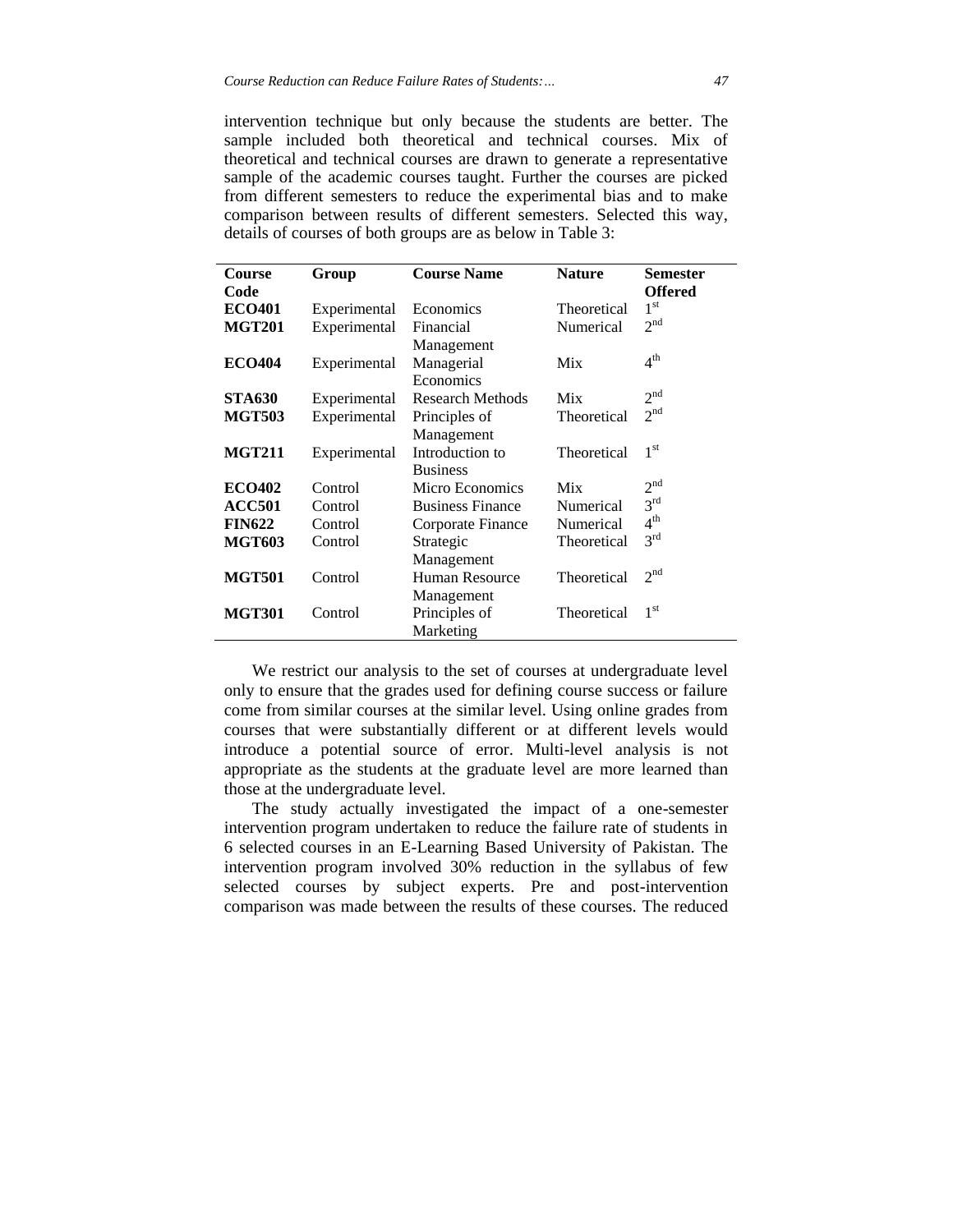syllabus was the first tangible outcome of this initiative. University courses seeking to use the reduced syllabus were revised according to the particular needs of a discipline. Instructors reviewed the topical syllabus and based on their judgment and perceived needs of the students deleted the topics. Some changes in paper designing at the lowest level were also the integral part of this.

The concept was to provide students with an education stressing the technical fundamentals, and preparing them to be successful in their semesters with good passing marks. The methodology involved three constituent elements:

- Curriculum redesign,
- Continuous assessment

First objective in this regard was to outline the content of the syllabus and to determine a process employed to derive it. The enhanced degree of students' proficiency is the motivating impetus behind this. The reduced syllabus was an inventory of topics, established through a consensus process to be the most relevant list of knowledge, skills and aptitudes to be exhibited by the graduating students. While organizing and assembling the syllabus content, researchers' objective was threefold:

- *To design a syllabus structure whose rationale is obvious while simultaneously maintaining a sense of business education essence*
- *To develop a comprehensive set of goals in accordance with this modified syllabus*
- *To derive an exhaustive, clear and consistent list of topics that not only facilitates implementation but is significant in students' assessment as well.*

Comparison of exam results was based upon the following techniques:

- 1. In order to make comparison with the control data, relative grades were used. The rationale behind this was that the relative grades were the "official grades" which were awarded to eliminate marking variation effects of different teachers of the same course and between different courses. In this way, students of current semester receiving treatment or not were assessed relative to their peers and comparison between experimental and control groups was at par.
- 2. While making comparison between current semester students' results and previous semester students' results in the same courses, raw failure rate of the students was used. Because, previously students' assessment scheme was different and comparing different grading criterion was faulty. Such comparison evaluated the direct impact of course reduction intervention introduced in the selected courses.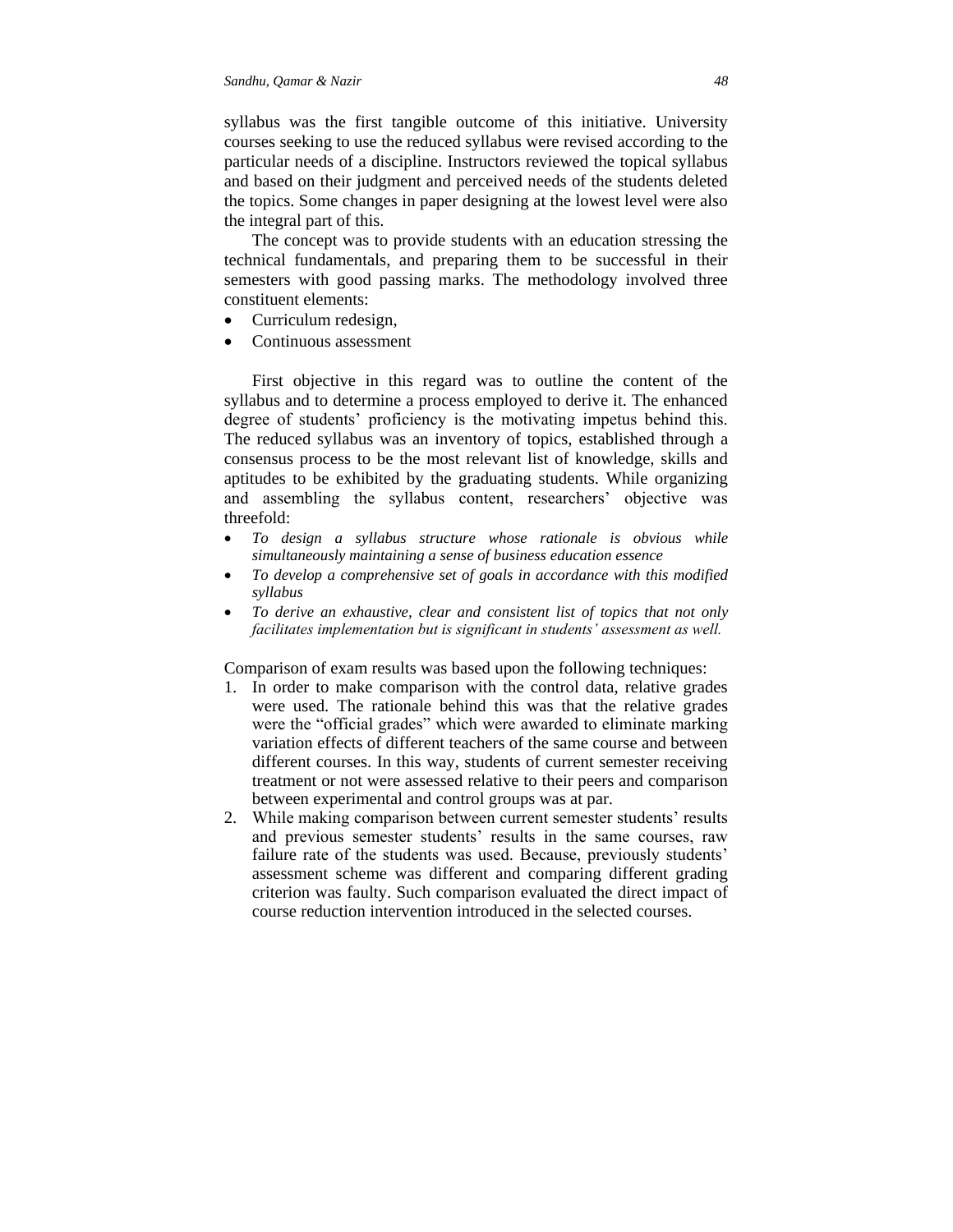## **Hypothesis**

Our prime objective of this study was to evaluate the effect of course reduction intervention on students' failure. For this purpose, we state the following hypotheses:

- Ho1: There is no significant difference between the mean score of students for the experimental and control group of courses.
- Ha1: There is a significant difference between the mean score of students for the experimental and control group of courses.

Ho1.1:  $\mu$  (ECO401) =  $\mu$  (ECO402) Ha 1.1: μ (ECO401)  $\neq$  μ (ECO402) Ho1.2:  $\mu$  (MGT201) =  $\mu$  (ACC501) Ha 1.2: μ (MGT201)  $\neq$  μ (ACC501) Ho1.3:  $\mu$  (ECO404) =  $\mu$  (FIN622) Ha 1.3: μ (ECO404)  $\neq$  μ (FIN622) Ho1.4:  $\mu$  (STA630) =  $\mu$  (MGT603) Ha 1.4: μ (STA630)  $\neq$  μ (MGT603) Ho1.5:  $\mu$  (MGT503) =  $\mu$  (MGT501) Ha 1.5: μ (MGT503)  $\neq$  μ (MGT501) Ho1.6:  $\mu$  (MGT211) =  $\mu$  (MGT301) Ha 1.6: μ (MGT211)  $\neq$  μ (MGT301)

- Ho2: There is no significant difference between the mean score of students for the two semesters in the experimental course group.
- Ha2: There is a significant difference between the mean score of students for the two semesters in the experimental course group.

Ho2.1:  $\mu$  (ECO 401 in Spring 2016) =  $\mu$  (ECO401 in Fall 2015) Ha 2.1: μ (ECO401 in Spring 2016))  $\neq$  μ (ECO401 in Fall 2015)

Ho2.2: μ (MGT201 in Spring 2016) = μ (MGT201 in Fall 2015) Ha 2.2: μ (MGT201 in Spring 2016)  $\neq$  μ (MGT201 in Fall 2015)

Ho 2.3: μ (ECO404 in Spring 2016) = μ (ECO404 in Fall 2015) Ha 2.3: μ (ECO404 in Spring 2016)  $\neq$  μ (ECO404 in Fall 2015)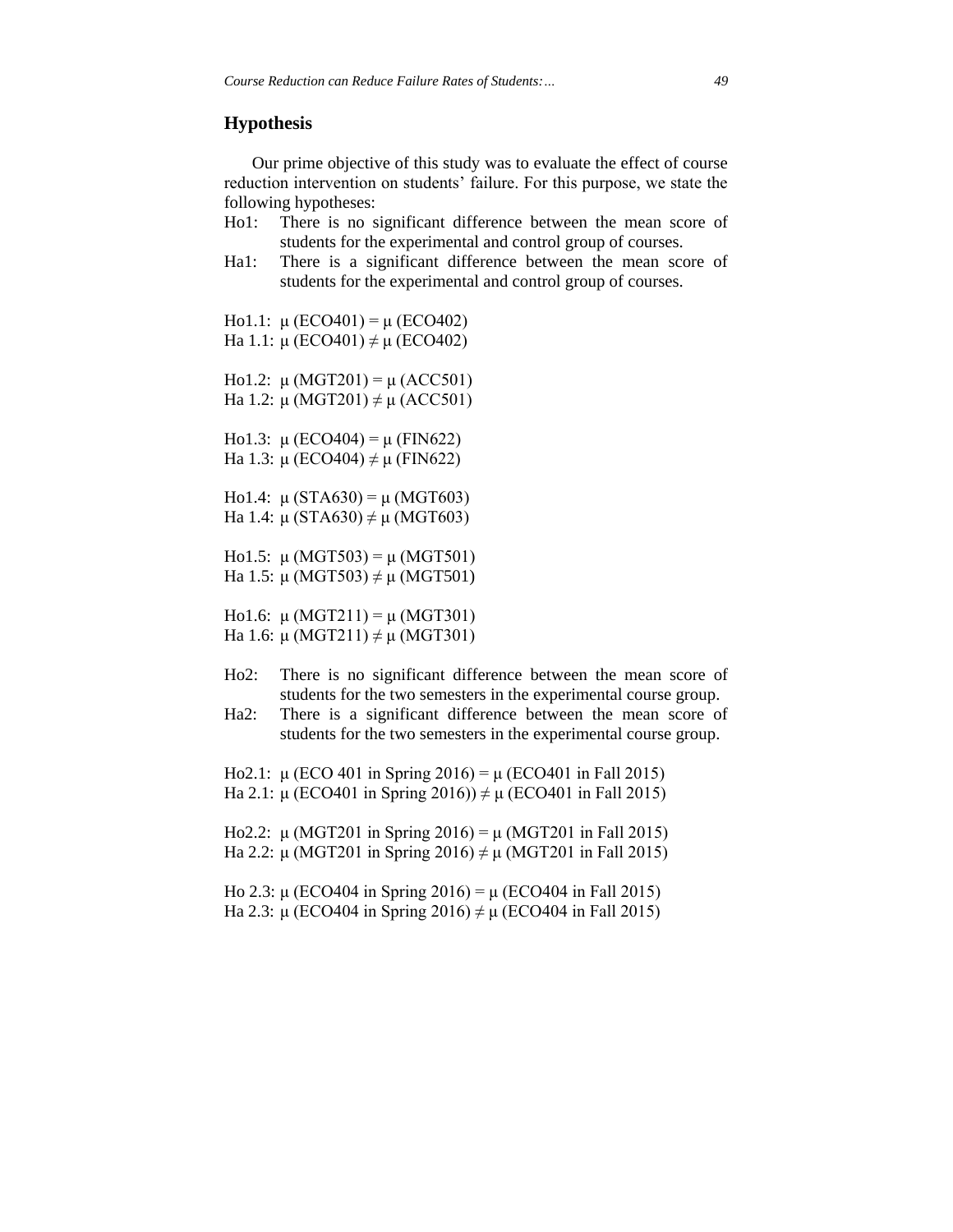Ho 2.4: μ (STA630 in Spring 2016) = μ (STA630 in Fall 2015) Ha 2.4: μ (STA630 in Spring 2016)  $\neq$  μ (STA630 in Fall 2015)

Ho 2.5: μ (MGT503 in Spring 2016) = μ (MGT503 in Fall 2015) Ha 2.5: μ (MGT503 in Spring 2016)  $\neq$  μ (MGT503 in Fall 2015)

Ho2.6: μ (MGT211 in Spring 2016) =: μ (MGT211 in Fall 2015) Ha 2.6: μ (MGT211 in Spring 2016)  $\neq$  μ (MGT211 in Fall 2015)

- Ho3: There is no significant difference between the proportion of students getting F grade in the experimental course group and control course group.
- Ha3: There is a significant difference between the proportion of students getting F grade in the experimental course group and control course group.
- Ho3.1: proportion of students getting  $F$  grade in ECO401 = proportion of students getting F grade in ECO402
- Ha 3.1: proportion of students getting F grade in ECO401  $\neq$  proportion of students getting F grade in ECO402
- Ho3.2: proportion of students getting  $F$  grade in ECO404 = proportion of students getting F grade in FIN622
- Ha 3.2: proportion of students getting F grade in ECO404  $\neq$  proportion of students getting F grade in FIN622
- Ho3.3: proportion of students getting F grade in MGT201 = proportion of students getting F grade in ACC501
- Ha 3.3: proportion of students getting F grade in MGT201  $\neq$  proportion of students getting F grade in ACC501
- Ho3.4: proportion of students getting F grade in MGT211 = proportion of students getting F grade in MGT301
- Ha 3.4: proportion of students getting F grade in MGT211  $\neq$  proportion of students getting F grade in MGT301
- Ho3.5: proportion of students getting F grade in MGT503 = proportion of students getting F grade in MGT501
- Ha 3.5: proportion of students getting F grade in MGT503  $\neq$  proportion of students getting F grade in MGT501
- Ho3.6: proportion of students getting F grade in  $STA630 =$  proportion of students getting F grade in MGT603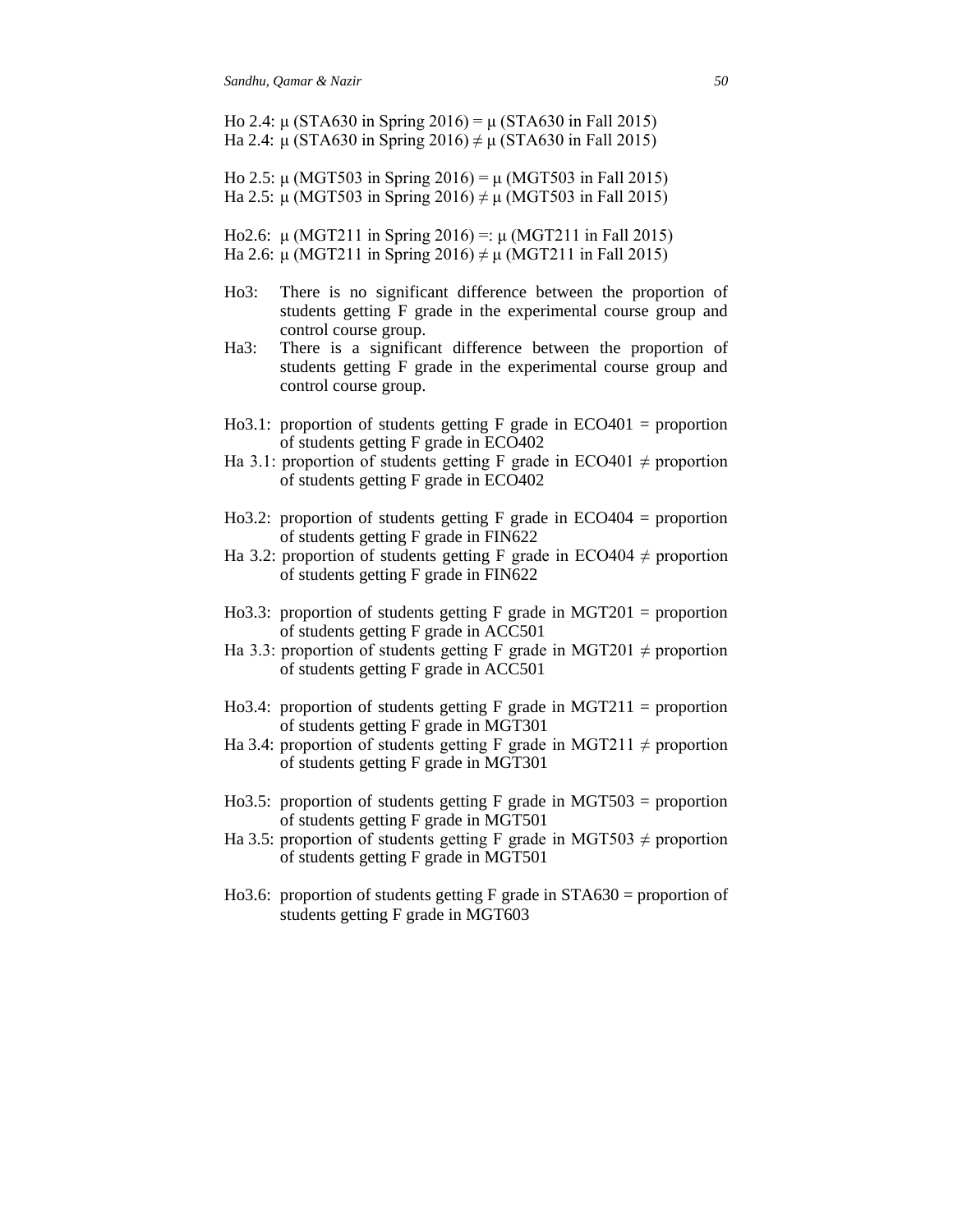Ha 3.6: proportion of students getting F grade in STA630  $\neq$  proportion of students getting F grade in MGT603

## **Analysis and Discussion**

One of our objectives of the study was to compare the effect of the intervention in control and experimental group. For this the mean scores of two courses (Experimental vs Control group) are calculated, and independent t-test is applied in order to know that whether there exists a significant difference between them. Overall score of students in exam is taken as an indicator of performance. Twelve courses are taken for the study, six of them are categorized in experimental group and six are in control group. There are six courses of technical nature grouped into experimental and control group based on the fact whether intervention is applied or not. The first three sets of courses of such nature are ECO 401 vs ECO 402, MGT201 vs ACC501, and ECO404 vs FIN622. Similarly, the other three sets of the courses grouped as theoretical courses are STA630 vs MGT603, MGT503 vs MGT501, and MGT211 vs MGT301.

#### Table 4

*Mean score comparison between courses in experimental and control group*

| Group        | <b>COURSE</b>      | N    | Mean    | Std.<br><b>Deviation</b> | Std.<br>Mean | Error |
|--------------|--------------------|------|---------|--------------------------|--------------|-------|
| Experimental | ECO401             | 1795 | 27.1927 | 6.98856                  | 0.16495      |       |
| Control      | ECO402             | 654  | 23.2855 | 7.17857                  | 0.2807       |       |
| Experimental | <b>MGT201</b>      | 1895 | 25.452  | 6.58412                  | 0.15125      |       |
| Control      | ACC <sub>501</sub> | 1260 | 22.0018 | 7.33701                  | 0.2067       |       |
| Experimental | <b>ECO404</b>      | 401  | 28.5437 | 7.10521                  | 0.35482      |       |
| Control      | <b>FIN622</b>      | 263  | 25.2775 | 7.11091                  | 0.43848      |       |
| Experimental | <b>STA630</b>      | 1020 | 27.7238 | 7.32686                  | 0.22941      |       |
| Control      | MGT603             | 631  | 26.097  | 7.11518                  | 0.28325      |       |
| Experimental | <b>MGT503</b>      | 1087 | 28.9919 | 6.78882                  | 0.20591      |       |
| Control      | <b>MGT501</b>      | 1521 | 27.9526 | 6.68411                  | 0.17139      |       |
| Experimental | <b>MGT211</b>      | 757  | 28.3368 | 6.82538                  | 0.24807      |       |
| Control      | <b>MGT301</b>      | 1698 | 27.8958 | 6.72735                  | 0.16326      |       |

The mean scores of students of ECO401 (Experimental group) is 27.19 which is higher than the mean score of students in ECO 402. Though the difference is of almost 4 marks but still an improvement has been observed. Similarly, the means scores of MGT201 (Experimental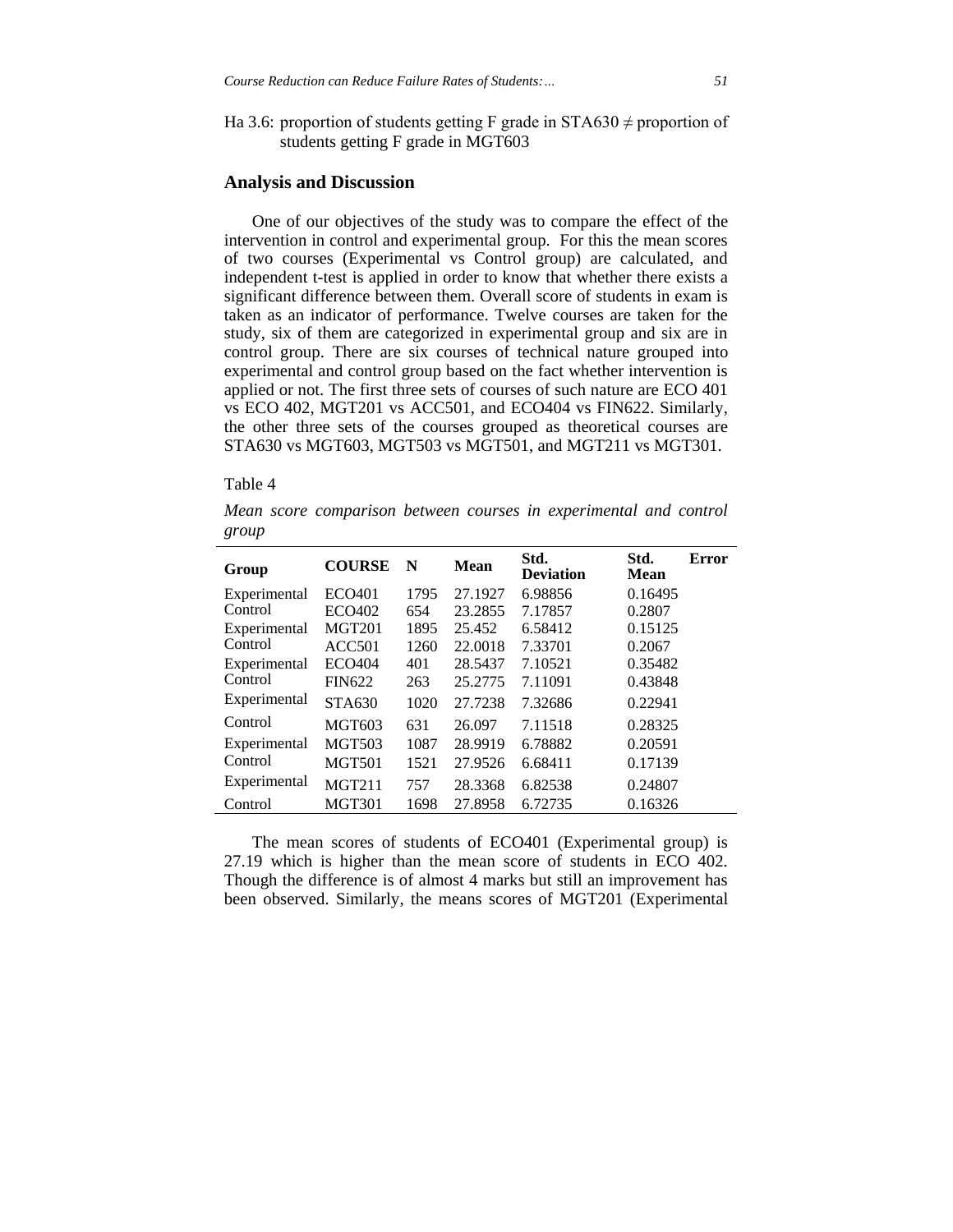group) i.e. 25.45 is higher than the mean score of ACC501 (control group) which is 22. Likewise, a difference in means also exists in ECO 404 and FIN622. From the table 3 it can be seen that the means are 28.54 and 25.28 respectively which shows that the students performed better in the course in which intervention was applied than the course in which there was no intervention. The six (06) courses mentioned earlier were of technical nature. However, if mean scores of courses of theoretical nature are compared, the same kind of trend can also be seen in them. STA630 mean score (27.72) was higher than MG603 mean score (26.1), similarly, MGT503 mean score when compared with MGT501 shows that students' performance is low in later. The last two courses of theoretical nature taken in our study are MGT211 and MGT 301. The trend in their mean scores is somewhat same. 28.34 is the mean score in MGT211 which is higher than the MGT301 which is 27.89. The means difference tells that an average improvement of about 3 to 4 marks has been observed. Therefore, our findings suggest intervention of course reduction can also be one of the factors in improving the performance of students. However, Ayesan, et al (2008) have identified other factors causing failure among students along with course content such as behavior of teacher, examinations, teaching methods, low level of commitment to study, and psychological problems. Table 3 only showed the difference in mean scores but in order to know if there exists a significant difference between the mean scores, independent t-test is applied. The independent sample t-test scores are shown in table 4.

#### Table 5

| Independent sample t-test |  |  |
|---------------------------|--|--|
|---------------------------|--|--|

|                                             |                                      | Levene's<br>for<br>Test<br>Equality of<br><b>Variances</b> |      | t-test for<br><b>Equality</b><br>of Means |          |                        |                           |                                 |                                          |         |
|---------------------------------------------|--------------------------------------|------------------------------------------------------------|------|-------------------------------------------|----------|------------------------|---------------------------|---------------------------------|------------------------------------------|---------|
|                                             |                                      | F                                                          | Sig. | $\mathbf{t}$                              | df       | $Sig. (2 -$<br>tailed) | Mean<br><b>Difference</b> | Std. Error<br><b>Difference</b> | 95% C.I of<br><b>Difference</b><br>Lower | Upper   |
| <b>ECO401</b><br>ECO<br><b>VS</b><br>402    | Equal<br>variances<br>assumed        | 1.544                                                      | .214 | 12.152                                    | 2447     | .000                   | 3.90722                   | .32154                          | 3.27671                                  | 4.53773 |
|                                             | Equal<br>variances<br>not<br>assumed |                                                            |      | 12.001                                    | 1132.683 | .000                   | 3.90722                   | .32558                          | 3.26841                                  | 4.54603 |
| <b>MGT201</b><br><b>VS</b><br><b>ACC501</b> | Equal<br>variances<br>assumed        | 3.543                                                      | .060 | 13.767                                    | 3153     | .000                   | 3.45021                   | .25062                          | 2.95881                                  | 3.94161 |
|                                             | Equal<br>variances<br>not<br>assumed |                                                            |      | 13.471                                    | 2493.085 | .000                   | 3.45021                   | .25612                          | 2.94798                                  | 3.95245 |
| <b>ECO404</b><br><b>vs FIN622</b>           | Equal<br>variances<br>assumed        | .820                                                       | .365 | 5.792                                     | 662      | .000                   | 3.26628                   | .56396                          | 2.15891                                  | 4.37365 |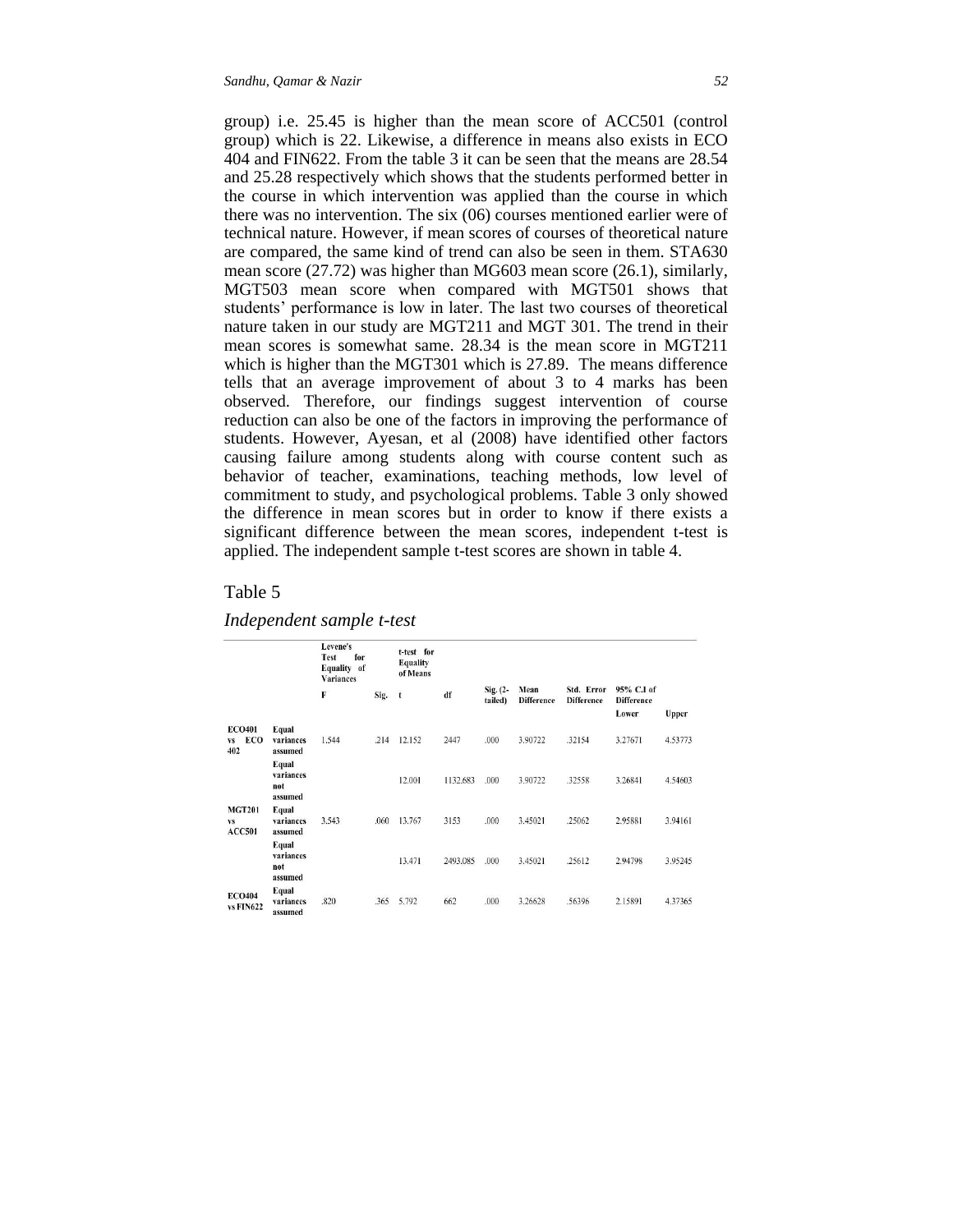|                                             | Equal<br>variances<br>not<br>assumed |      |      | 5.791 | 560.144  | .000 | 3.26628 | .56405 | 2.15836   | 4.37420 |
|---------------------------------------------|--------------------------------------|------|------|-------|----------|------|---------|--------|-----------|---------|
| <b>STA630</b><br><b>VS</b><br><b>MGT603</b> | Equal<br>variances<br>assumed        | .847 | .358 | 4.432 | 1649     | .000 | 1.62674 | 36703  | .90685    | 2.34663 |
|                                             | Equal<br>variances<br>not<br>assumed |      |      | 4.463 | 1364.596 | .000 | 1.62674 | .36450 | .91169    | 2.34178 |
| <b>MGT503</b><br><b>VS</b><br><b>MGT501</b> | Equal<br>variances<br>assumed        | .737 | .391 | 3.889 | 2606     | .000 | 1.03925 | .26721 | .51528    | 1.56322 |
|                                             | Equal<br>variances<br>not<br>assumed |      |      | 3.879 | 2317.321 | .000 | 1.03925 | .26790 | .51390    | 1.56461 |
| <b>MGT211</b><br><b>VS</b><br><b>MGT301</b> | Equal<br>variances<br>assumed        | .326 | .568 | 1.493 | 2453     | .136 | .44098  | .29533 | $-.13814$ | 1.02010 |
|                                             | Equal<br>variances<br>not<br>assumed |      |      | 1.485 | 1432.922 | .138 | .44098  | .29697 | $-14157$  | 1.02353 |

Table 4 shows the Levene's test for equality of variances and t-test for equality of means. Equal variances are assumed for all the cases as sig values are greater than 0.05.

The Sig. (2-Tailed) value in table 4 of ECO 401 and ECO402 is 0.00 which is less than 0.05. From this, it can be concluded that there is a statistical significant difference between the mean scores of students in ECO401 and ECO402. As the table 3 shows that there exists a difference between mean scores, but from the table 4 it is inferred that the difference is not due to chance but the intervention; reduction in course content; created that difference. Similarly, if the results of other two sets of courses of technical nature; MGT201 vs ACC501 and ECO404 vs FIN622, are observed then they also show a statistically significant difference between the mean scores. The same results appeared in theoretical courses except in case of MGT211 and MGT301 where there is no statistical significant difference between the mean scores as Sig. (2- Tailed) value is 0.136 which is greater than 0.05. There can be reasons other than heavy course content that leads to statistically insignificant difference in this case. This claim is strengthened by the perception of attribution theorists who argue that other factors contributing to the failure and success of students are ability, effort, difficult course content (Weiner, 1980). Whereas, a statistical significant difference exists between the mean scores of STA630 and MGT603. Results of independent t-test of MGT503 vs MGT501also show that there exists a significant difference between the mean scores.

The semester wise performance of students in courses ECO401, MGT201, ECO404, STA630, MGT503, AND MT211 has also been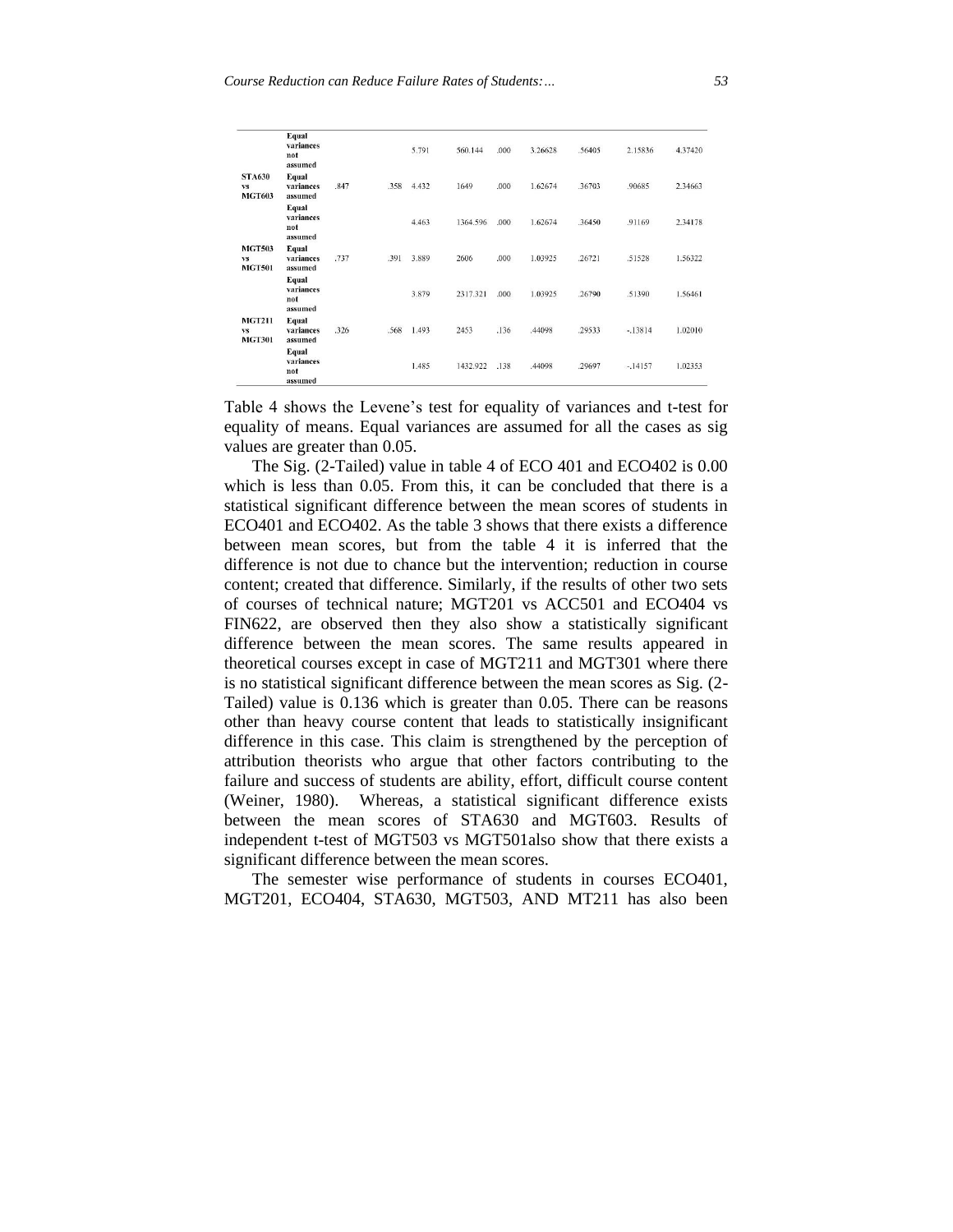compared by doing mean comparison and by applying independent sample t-test.

Table 6

|  |  |  |  | Year wise independent t-test |
|--|--|--|--|------------------------------|
|--|--|--|--|------------------------------|

| courses       | YEAR            | N    | <b>Mean</b> | Std.<br><b>Deviation</b> | Std.<br><b>Mean</b> | <b>Error</b> |
|---------------|-----------------|------|-------------|--------------------------|---------------------|--------------|
| <b>ECO401</b> | SPRING2016      | 2584 | 34.6459     | 13.90400                 | .27352              |              |
|               | <b>FALL2015</b> | 1911 | 32.9814     | 13.75325                 | .31461              |              |
| <b>MGT201</b> | SPRING2016      | 2119 | 27.9819     | 10.01339                 | .21753              |              |
|               | <b>FALL2015</b> | 1886 | 26.8163     | 10.24559                 | .23592              |              |
| <b>ECO404</b> | SPRING2016      | 675  | 38.5644     | 15.32182                 | .58974              |              |
|               | <b>FALL2015</b> | 684  | 36.2770     | 13.72049                 | .52462              |              |
| <b>STA630</b> | SP16            | 1527 | 35.6781     | 14.01701                 | .35870              |              |
|               | <b>FA15</b>     | 1699 | 34.0909     | 13.96521                 | .33881              |              |
| <b>MGT503</b> | SPRING2016      | 2095 | 40.5510     | 14.97452                 | .32716              |              |
|               | <b>FALL2015</b> | 1981 | 37.6696     | 14.26793                 | .32057              |              |
| <b>MGT211</b> | SPRING2016      | 1525 | 41.3735     | 15.61669                 | .39990              |              |
|               | <b>FALL2015</b> | 1421 | 37.1898     | 14.25598                 | .37818              |              |

When the mean scores of students in semester Spring 2016 are compared with Fall 2015, there appears a higher mean score in Spring 2016 than of Fall 2015 for all the courses. The mean score of students of ECO401 in Spring 2016 is 34.65 which is higher than the mean score in Fall 2015.

Similarly, the mean score of MGT201 in Spring 2016 i.e. 27.98 is higher than the mean score in Fall 2015 which is 26.81. Also a difference in means exists in students' performance in ECO404 in Spring 2016 and Fall 2015. Table 5 shows that the means are 38.6 and 36.2 respectively which tells that the students performed better in semester when intervention is applied than in the semester in which there is no intervention. However, if mean scores of STA630 in two semesters mentioned earlier are compared, the same kind of trend can also be seen in them. STA630 mean score (35.7) in Spring 2016 is higher than mean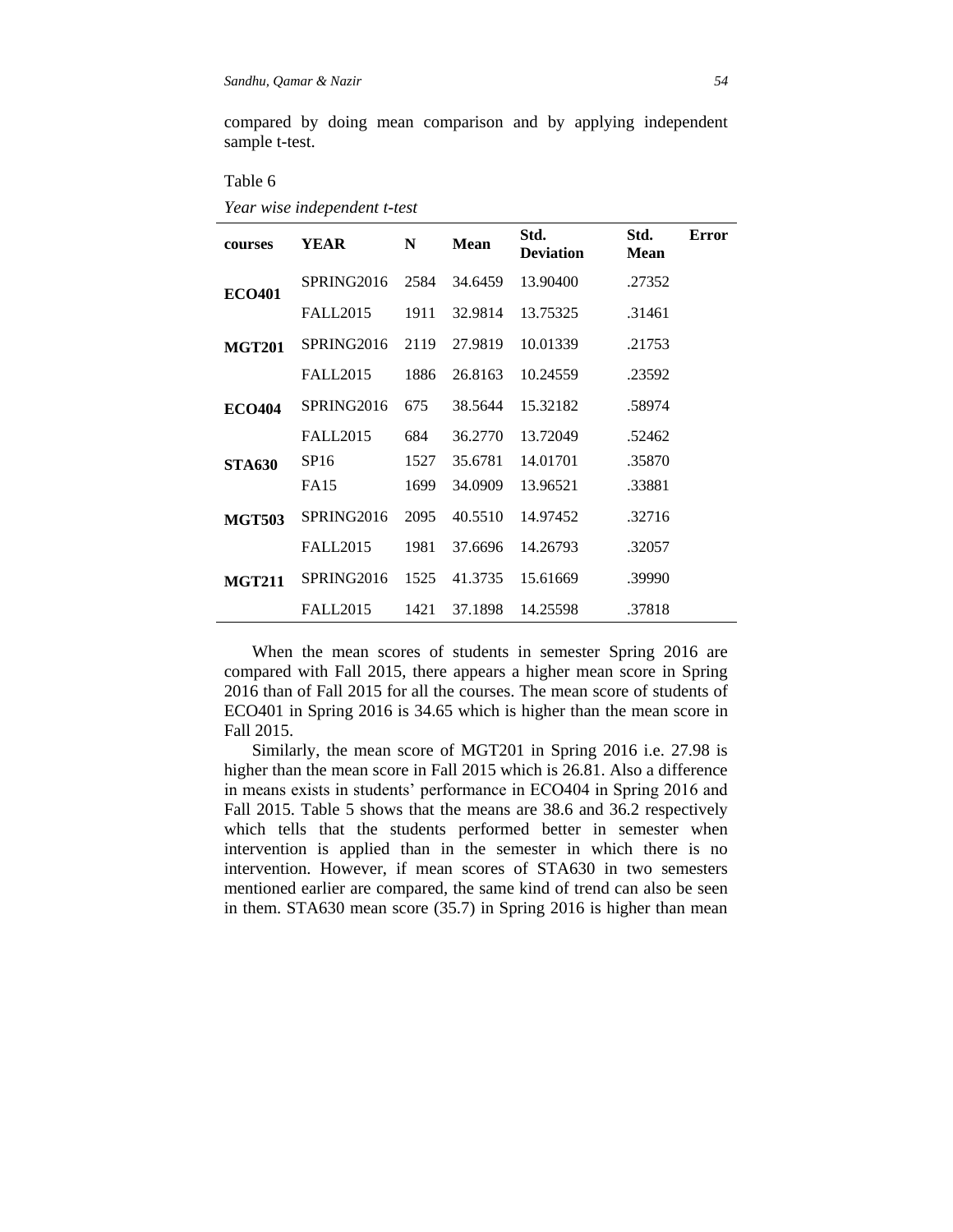score (34.1) in Spring 2016. The trend in other two courses; MGT503 and MGT 211 is somewhat same. 40.6 is the mean score in MGT503 in Spring 2016 which is higher than the fall 2015 mean which is 37.7. The students' performance measured by calculating mean scores in course MGT211 shows that in Fall2015 it was lower when compared with that of Spring 2016. Table 6 shows the results of independent t-test in order to know if there exists a significant difference between the mean scores when semester wise comparison is done.

## Table 7

## *Independent sample t-test*

|                |                                                                    |        |          |                | <b>Independent Samples Test</b>                          |                           |                           |                                        |                                      |                                    |
|----------------|--------------------------------------------------------------------|--------|----------|----------------|----------------------------------------------------------|---------------------------|---------------------------|----------------------------------------|--------------------------------------|------------------------------------|
|                |                                                                    |        |          |                | <b>Levene's Test for</b><br><b>Equality of Variances</b> |                           |                           | t-test for Equality of Means           |                                      |                                    |
| <b>COURSES</b> |                                                                    | F      | Sig.     | t              | df                                                       | Sig.<br>$(2 -$<br>tailed) | Mean<br><b>Difference</b> | Std.<br>Error<br><b>Differe</b><br>nce | 95%<br>Interval<br><b>Difference</b> | Confidence<br><sub>of</sub><br>the |
| <b>ECO401</b>  | Equal<br>variances<br>assumed                                      | 0.703  | 0.402    | 3.986          | 4493                                                     | $\mathbf{0}$              | 1.6645                    | 0.41757                                | Lower<br>0.84586                     | Upper<br>2.48314                   |
|                | Equal<br>variances<br>not assumed                                  |        |          | 3.993          | 4139.712                                                 | $\mathbf{0}$              | 1.6645                    | 0.41689                                | 0.84718                              | 2.48182                            |
| <b>MGT201</b>  | Equal<br>variances<br>assumed                                      | 0.634  | 0.426    | 3.637          | 4003                                                     | $\mathbf{0}$              | 1.16564                   | 0.32047                                | 0.53733                              | 1.79394                            |
|                | variances<br>Equal<br>not assumed                                  |        |          | 3.632          | 3926.66                                                  | $\theta$                  | 1.16564                   | 0.3209                                 | 0.53649                              | 1.79478                            |
| <b>ECO404</b>  | Equal<br>variances<br>assumed                                      | 5.218  | 0.023    | 2.9            | 1357                                                     | 0.004                     | 2.28736                   | 0.78874                                | 0.74009                              | 3.83463                            |
| <b>STA630</b>  | variances<br>Equal<br>not assumed<br>Equal<br>variances<br>assumed | 0.082  | 0.775    | 2.898<br>3.217 | 1336.739<br>3224                                         | 0.004<br>0.001            | 2.28736<br>1.58722        | 0.78931<br>0.49332                     | 0.73894<br>0.61998                   | 3.83578<br>2.55447                 |
|                | Equal<br>variances<br>not assumed                                  |        |          | 3.217          | 3185.099                                                 | 0.001                     | 1.58722                   | 0.49341                                | 0.61978                              | 2.55466                            |
| <b>MGT503</b>  | Equal<br>variances<br>assumed                                      | 6.367  | 0.012    | 6.282          | 4074                                                     | $\boldsymbol{0}$          | 2.88139                   | 0.45866                                | 1.98217                              | 3.7806                             |
|                | variances<br>Equal<br>not assumed                                  |        |          | 6.291          | 4073.763                                                 | $\bf{0}$                  | 2.88139                   | 0.45804                                | 1.98339                              | 3.77939                            |
| <b>MGT211</b>  | Equal<br>variances<br>assumed                                      | 22.182 | $\bf{0}$ | 7.577          | 2944                                                     | $\bf{0}$                  | 4.18373                   | 0.55217                                | 3.10104                              | 5.26641                            |
|                | variances<br>Equal<br>not assumed                                  |        |          | 7.601          | 2942.766                                                 | $\bf{0}$                  | 4.18373                   | 0.5504                                 | 3.10451                              | 5.26294                            |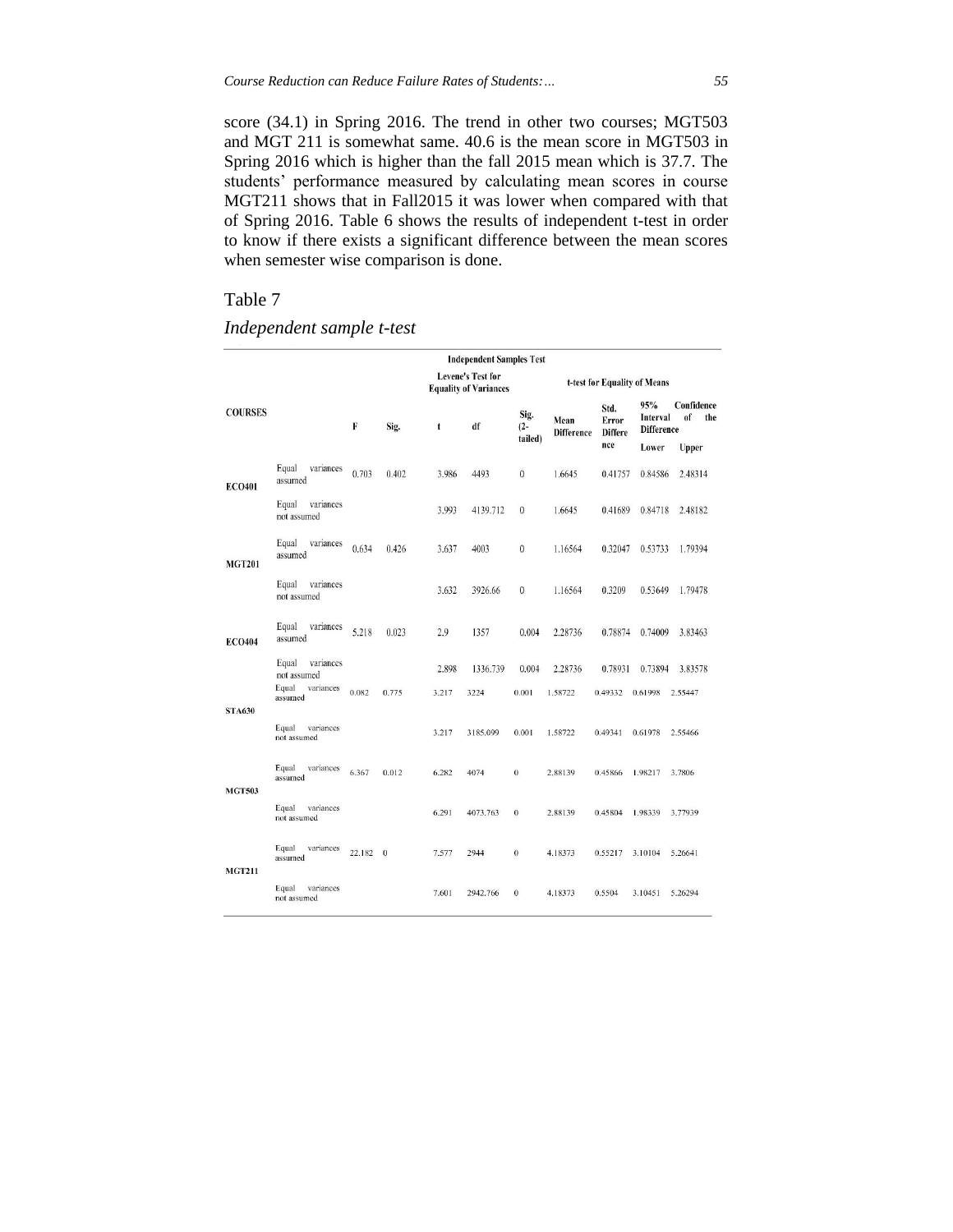Table 6 depicts the Levene's test for equality of variances and independent sample t-test for equality of means. Equal variances are assumed for ECO401, MGT201 and STA630 as sig values in these cases are greater than 0.05. For the rest of the courses; MGT503, MGT211 and ECO404 equal variance are not assumed. The results of independent sample t-test show that there exists a significant difference in mean scores of all the courses in Spring 2016 and Fall 2015. It can be inferred that the difference is not due to chance and the intervention i.e. reduction in course content, created that difference.

The results predicted that performance of students in courses included in experimental group was higher than the performance in courses in control group. Although the mean difference is not too large but a significant rise in performance has been observed by introducing the intervention. However, the results support the earlier findings of Cope and Staehr (2005) who noticed improvement in learning in their study after careful selection and deduction of content. The study also involved a comparison between performances of students in one semester with performance in other semester. In semester Spring 2016, an intervention in terms of course reduction is applied while in previous semester i.e. Fall 2015, no such intervention was applied. The semester wise comparison brought same kind of results. There is an increase in mean scores of students in Spring 2016 than in Fall 2015. This shows that students get more understanding of concepts if reasonable and carefully selected content is provided to them. The results are in line with study done earlier by Case & Gunstone, (2002) who say that "cover less, uncover more".

|               |                                 |        |       | <b>GRADES</b> |      |          | <b>Total</b> |
|---------------|---------------------------------|--------|-------|---------------|------|----------|--------------|
|               |                                 | F      | D     | C             | B    | A        |              |
|               | Count                           | 1794   | 411   | 276           | 82   | 19       | 2582         |
| <b>ECO401</b> | Expected<br>Count               | 1882.3 | 366.8 | 246.1         | 72.3 | 14.6     | 2582.0       |
|               | within<br>$\%$<br><b>COURSE</b> | 69.5%  | 15.9% | 10.7%         | 3.2% | $.7\%$   | 100.0%       |
|               | Count                           | 654    | 66    | 44            | 12   | $\theta$ | 776          |
| <b>ECO402</b> | Expected<br>Count               | 565.7  | 110.2 | 73.9          | 21.7 | 4.4      | 776.0        |
|               | $\%$<br>within<br>COURSE        | 84.3%  | 8.5%  | 5.7%          | 1.5% | .0%      | 100.0%       |

#### Table 8

| Contingency table for improvement in grades of ECO 401 vs ECO 402 |  |  |
|-------------------------------------------------------------------|--|--|
|-------------------------------------------------------------------|--|--|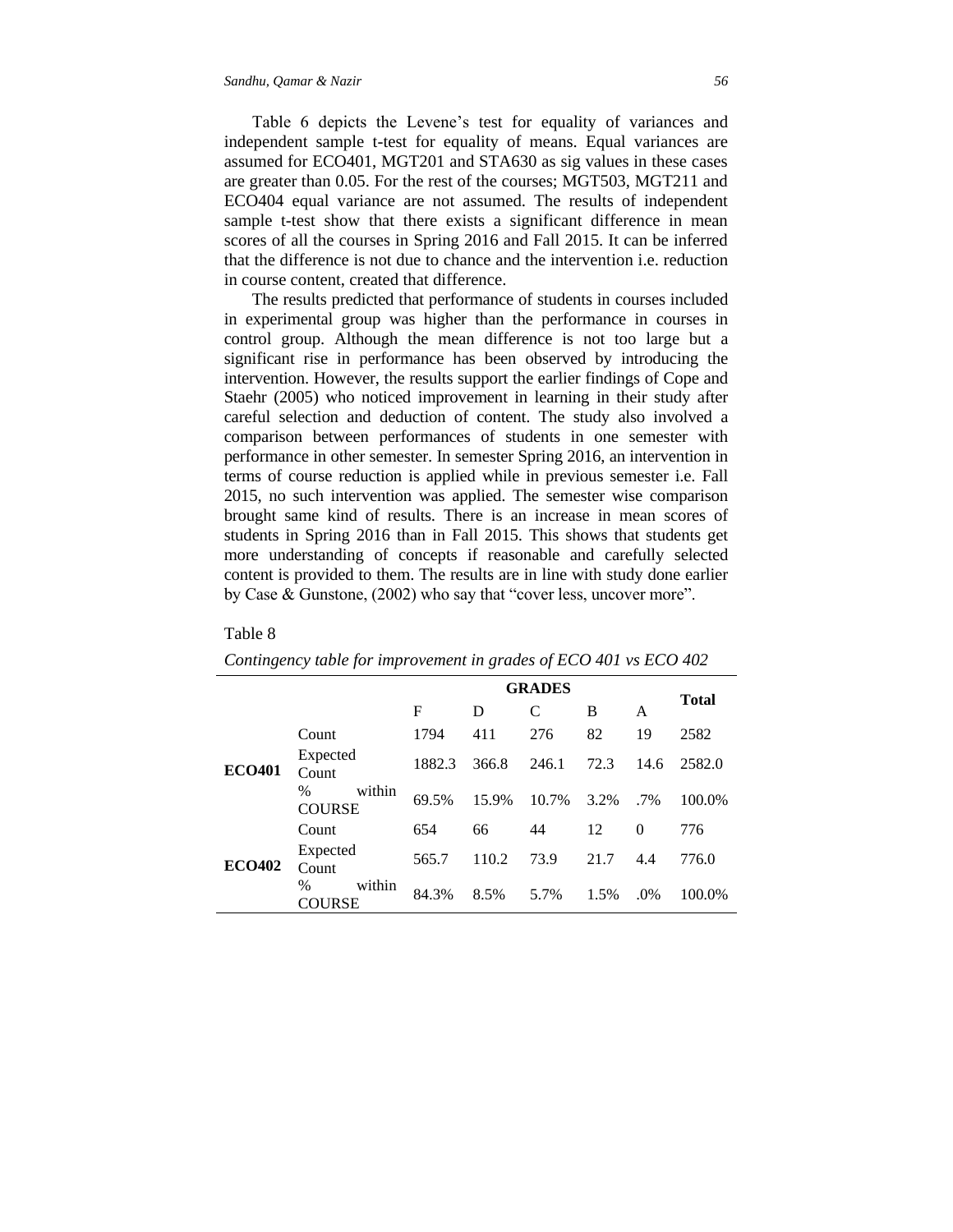The table 7 depicts that there is an improvement in overall grades of students in experimental group course where intervention of course reduction is applied. The percentage comparison is showing that in ECO 401 the percentage of F grade is 69.5% which is lesser than F grade percentage of 84.3%. On the other hand, the percentage in grades D, C, B, A is greater in course ECO 401 than in ECO 402.

Table 9

*Chi square table*

| <b>Chi-Square Tests</b>                                                        |                  |    |                       |  |  |  |  |  |
|--------------------------------------------------------------------------------|------------------|----|-----------------------|--|--|--|--|--|
|                                                                                | Value            | Df | Asymp. Sig. (2-sided) |  |  |  |  |  |
| <b>Pearson Chi-Square</b>                                                      | $68.147^{\circ}$ | 4  | .000                  |  |  |  |  |  |
| <b>Likelihood Ratio</b>                                                        | 77.365           | 4  | .000                  |  |  |  |  |  |
| <b>Linear-by-Linear Association</b>                                            | 56.678           | -1 | .000                  |  |  |  |  |  |
| N of Valid Cases                                                               | 3358             |    |                       |  |  |  |  |  |
| a. 1 cells (10.0%) have expected count less than 5. The minimum expected count |                  |    |                       |  |  |  |  |  |
| is $4.39$ .                                                                    |                  |    |                       |  |  |  |  |  |

A chi square sig value of 0.000 shows that our hypothesis Ha 3.1, that there is a significant difference between the proportion of students getting F grade in the experimental group course (ECO401) and control group course (ECO402) has been proved,  $X^2(4, N = 3358) = 68.147, p < 05$ 

#### Table 10

|  | Contingency table for improvement in grades of ECO 404 vs FIN622 |  |  |  |
|--|------------------------------------------------------------------|--|--|--|
|  |                                                                  |  |  |  |

|               |               |                                          |       | <b>Total</b> |       |      |             |        |
|---------------|---------------|------------------------------------------|-------|--------------|-------|------|-------------|--------|
|               |               |                                          | F     | D            | C     | B    | A           |        |
|               |               | Count                                    | 401   | 130          | 90    | 47   | 7           | 675    |
| <b>COURSE</b> | <b>ECO404</b> | Expected<br>Count                        | 446.0 | 110.1        | 78.6  | 35.6 | 4.7         | 675.0  |
|               |               | within<br>%<br><b>COURSE</b>             | 59.4% | 19.3%        | 13.3% | 7.0% | 1.0<br>$\%$ | 100.0% |
|               | <b>FIN622</b> | Count                                    | 263   | 34           | 27    | 6    | $\Omega$    | 330    |
|               |               | Expected<br>Count                        | 218.0 | 53.9         | 38.4  | 17.4 | 2.3         | 330.0  |
|               |               | $\frac{0}{0}$<br>within<br><b>COURSE</b> | 79.7% | 10.3%        | 8.2%  | 1.8% | .0%         | 100.0% |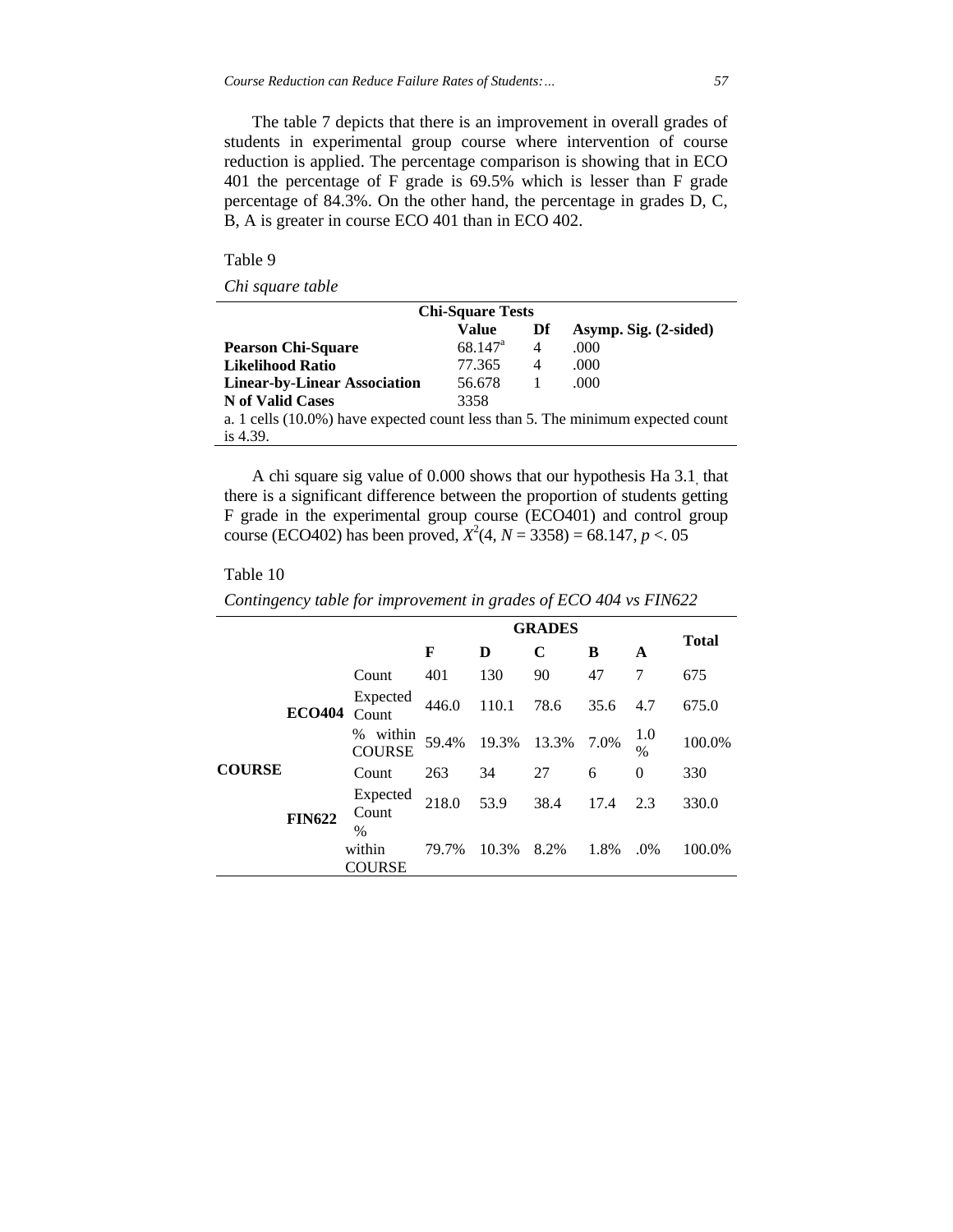Similar results have been found when we compare grades percentages in ECO404 and FIN622. The comparison of grades percentages is showing that in ECO404 the percentage of F grade is 59.4%. However, in FIN622, it is 79.7. This shows that F grade has reduced in course when course reduction is done as compared to the course where no intervention was applied. The grades D, C, B, A are higher in course ECO404 than in FIN622.

Table 11

*Chi square table*

| <b>Chi-Square Tests</b>                                                        |                  |    |                       |  |  |  |  |
|--------------------------------------------------------------------------------|------------------|----|-----------------------|--|--|--|--|
|                                                                                | Value            | Df | Asymp. Sig. (2-sided) |  |  |  |  |
| <b>Pearson Chi-Square</b>                                                      | $44.304^{\rm a}$ | 4  | .000                  |  |  |  |  |
| <b>Likelihood Ratio</b>                                                        | 49.493           | 4  | .000                  |  |  |  |  |
| <b>Linear-by-Linear Association</b>                                            | 38.130           | -1 | .000                  |  |  |  |  |
| N of Valid Cases                                                               | 1005             |    |                       |  |  |  |  |
| a. 2 cells (20.0%) have expected count less than 5. The minimum expected count |                  |    |                       |  |  |  |  |
| is $2.30$ .                                                                    |                  |    |                       |  |  |  |  |

The hypothesis 3.2 was to determine that if there was a statistically significant difference between the proportion of students getting F grade in the experimental group course (ECO404) and control group course (FIN622). The difference in proportion of students getting F grade was statistically significant,  $X^2(4, N = 1005) = 44.304, p < .05$ .

#### Table 12

*Contingency table for improvement in grades of MGT201 vs ACC501*

|               |               |                                 | <b>GRADES</b> |       |      |        |           |        |
|---------------|---------------|---------------------------------|---------------|-------|------|--------|-----------|--------|
|               |               |                                 | F             | D     | C    | B      | A         | Total  |
|               |               | Count                           | 1895          | 134   | 76   | 13     | 1         | 2119   |
| <b>COURSE</b> | <b>MGT201</b> | Expected<br>Count               | 1899.3        | 127.6 | 74.0 | 17.5   | .6        | 2119.0 |
|               |               | within<br>$\%$<br><b>COURSE</b> | 89.4%         | 6.3%  | 3.6% | $.6\%$ | .0%       | 100.0% |
|               | <b>ACC501</b> | Count                           | 1260          | 78    | 47   | 16     | $\Omega$  | 1401   |
|               |               | Expected<br>Count               | 1255.7        | 84.4  | 49.0 | 11.5   | $\cdot$ 4 | 1401.0 |
|               |               | within<br>%<br>COURSE           | 89.9%         | 5.6%  | 3.4% | 1.1%   | .0%       | 100.0% |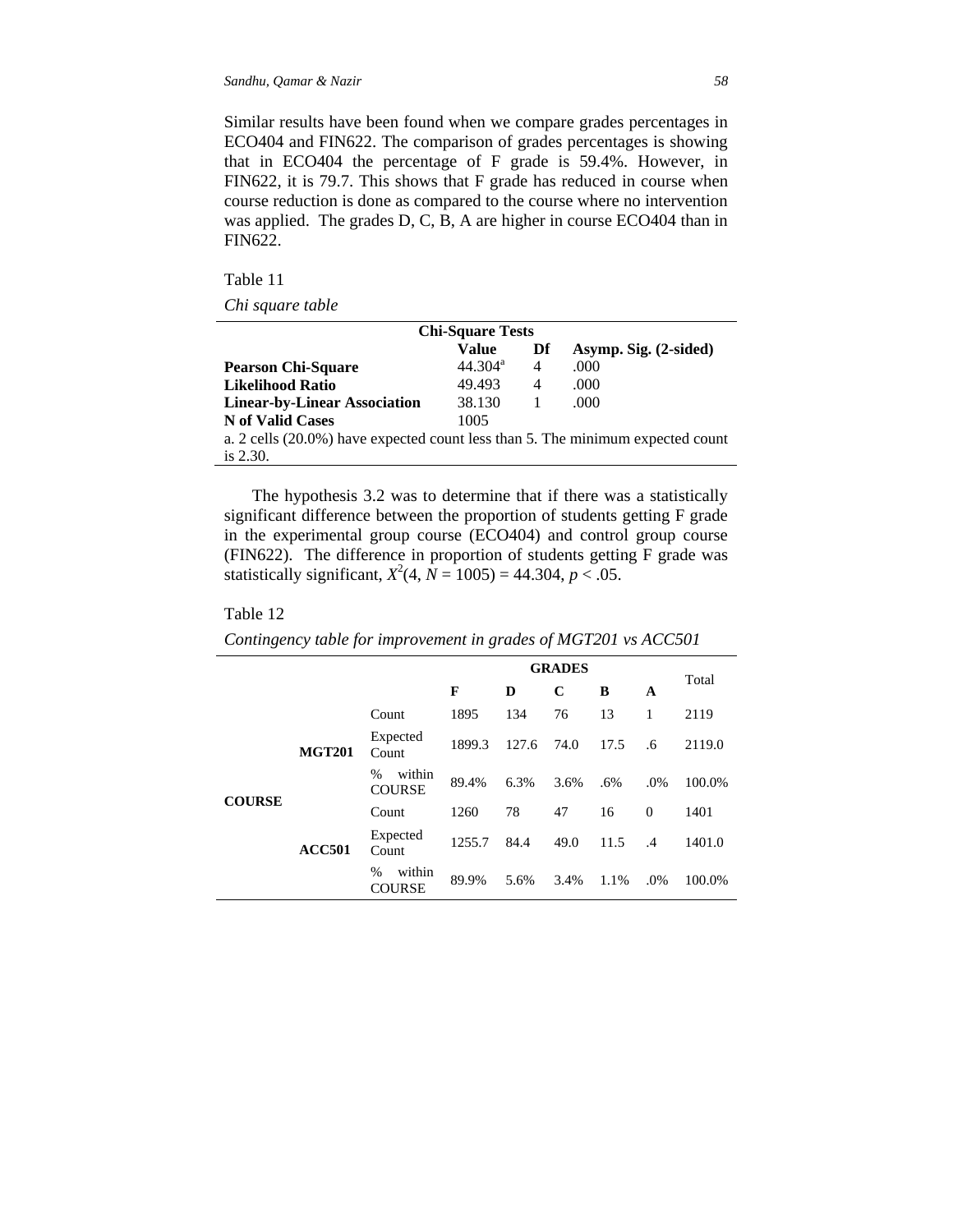The table 11 depicts that there has been an improvement in overall grades of students but the difference is minute. The percentage in grades D, C, B is greater in course MGT201 than in ACC501.

Table 13

| Chi square table |  |
|------------------|--|
|                  |  |

| <b>Chi-Square Tests</b>                                                        |                 |    |                       |  |  |  |  |
|--------------------------------------------------------------------------------|-----------------|----|-----------------------|--|--|--|--|
|                                                                                | <b>Value</b>    | Df | Asymp. Sig. (2-sided) |  |  |  |  |
| <b>Pearson Chi-Square</b>                                                      | $4.476^{\rm a}$ | 4  | .345                  |  |  |  |  |
| <b>Likelihood Ratio</b>                                                        | 4.763           | 4  | .313                  |  |  |  |  |
| <b>Linear-by-Linear Association</b>                                            | .010            |    | .919                  |  |  |  |  |
| N of Valid Cases                                                               | 3520            |    |                       |  |  |  |  |
| a. 2 cells (20.0%) have expected count less than 5. The minimum expected count |                 |    |                       |  |  |  |  |
| is $.40.$                                                                      |                 |    |                       |  |  |  |  |

As the Sig. value is greater than 0.05, therefore, our hypothesis is not approved and it is concluded that the difference in proportion of students getting F grade is not significant  $X^2(4, N = 3520) = 4.476$ ,  $p > .05$ .

| Table 1 |  |
|---------|--|
|---------|--|

*Contingency table for improvement in grades of MGT211 vs MGT301*

|               |               |                              | <b>GRADES</b> |       |       |      | <b>Total</b> |        |  |
|---------------|---------------|------------------------------|---------------|-------|-------|------|--------------|--------|--|
|               |               |                              | F             | D     | C     | B    | A            |        |  |
| <b>COURSE</b> |               | Count                        | 757           | 296   | 348   | 112  | 12           | 1525   |  |
|               | <b>MGT211</b> | Expected<br>Count            | 922.4         | 299.8 | 237.8 | 60.1 | 4.9          | 1525.0 |  |
|               |               | within<br>%<br><b>COURSE</b> | 49.6%         | 19.4% | 22.8% | 7.3% | .8%          | 100.0% |  |
|               |               | Count                        | 1698          | 502   | 285   | 48   | 1            | 2534   |  |
|               | <b>MGT301</b> | Expected<br>Count            | 1532.6        | 498.2 | 395.2 | 99.9 | 8.1          | 2534.0 |  |
|               |               | within<br>$\%$<br>COURSE     | 67.0%         | 19.8% | 11.2% | 1.9% | .0%          | 100.0% |  |

The comparison of grades of MGT211 and MGT311 shows that percentage of F grade is far less in MGT211 than in MGT301. Similarly, the overall grades D, C, B, A have also been improved in course where course was reduced rather in course where there was no intervention.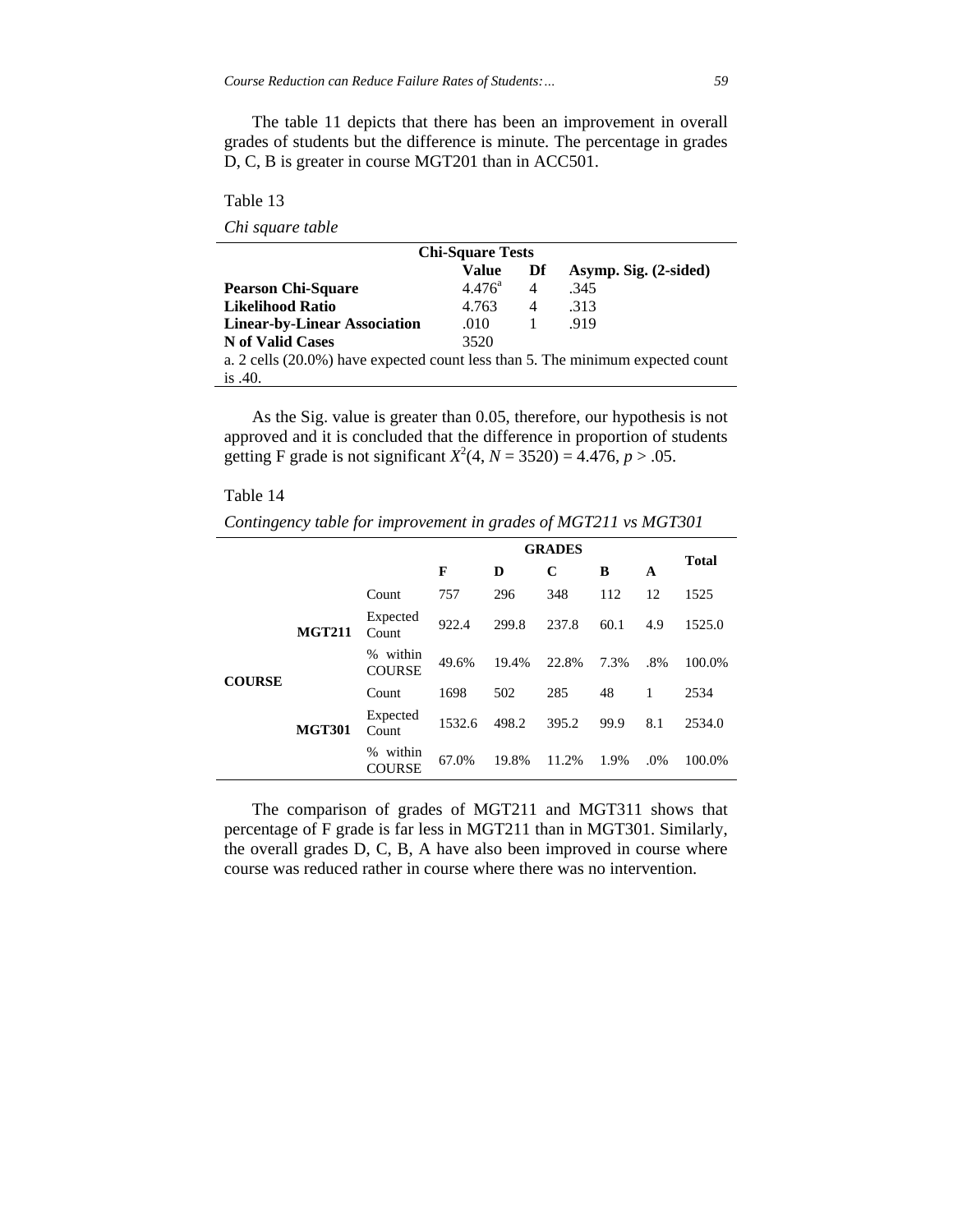*Chi square table*

| <b>Chi-Square Tests</b>                                                           |             |    |                       |  |  |  |  |
|-----------------------------------------------------------------------------------|-------------|----|-----------------------|--|--|--|--|
|                                                                                   | Value       | Df | Asymp. Sig. (2-sided) |  |  |  |  |
| <b>Pearson Chi-Square</b>                                                         | $217.671^a$ | 4  | .000                  |  |  |  |  |
| <b>Likelihood Ratio</b>                                                           | 213.978     | 4  | .000                  |  |  |  |  |
| <b>Linear-by-Linear Association</b>                                               | 206.241     |    | .000                  |  |  |  |  |
| N of Valid Cases                                                                  | 4059        |    |                       |  |  |  |  |
| a. 1 cells $(10.0\%)$ have expected count less than 5. The minimum expected count |             |    |                       |  |  |  |  |
| is $4.88$ .                                                                       |             |    |                       |  |  |  |  |

A chi square sig value of 0.000 shows that the difference in proportions of students getting F grade was statistically significant,  $X^2(4)$ , *N* = 4059) = 217.61, *p* < .05.

#### Table 16

|               |               |                                 | <b>GRADES</b> |       |       |      |        |        |
|---------------|---------------|---------------------------------|---------------|-------|-------|------|--------|--------|
|               |               |                                 | F             | D     | C     | B    | A      | Total  |
|               |               | Count                           | 1087          | 447   | 394   | 147  | 17     | 2092   |
| <b>COURSE</b> | <b>MGT503</b> | Expected<br>Count               | 1281.9        | 406.0 | 304.8 | 90.4 | 8.8    | 2092.0 |
|               |               | within<br>$\%$<br><b>COURSE</b> | 52.0%         | 21.4% | 18.8% | 7.0% | $.8\%$ | 100.0% |
|               | <b>MGT501</b> | Count                           | 1521          | 379   | 226   | 37   | 1      | 2164   |
|               |               | Expected<br>Count               | 1326.1        | 420.0 | 315.2 | 93.6 | 9.2    | 2164.0 |
|               |               | within<br>$\%$<br>COURSE        | 70.3%         | 17.5% | 10.4% | 1.7% | .0%    | 100.0% |

*Contingency table for improvement in grades of MGT503 vs MGT501*

The table 15 shows that there is an improvement in overall grades of students in experimental course group where intervention of course reduction is applied. The percentage comparison is showing that in MGT503 the percentage of F grade is 52% which is lesser than F grade percentage of 70.3%. On the other hand, the percentage in grades D, C, B, A is greater in course MGT503 than in MGT501 which shows an improvement in grades.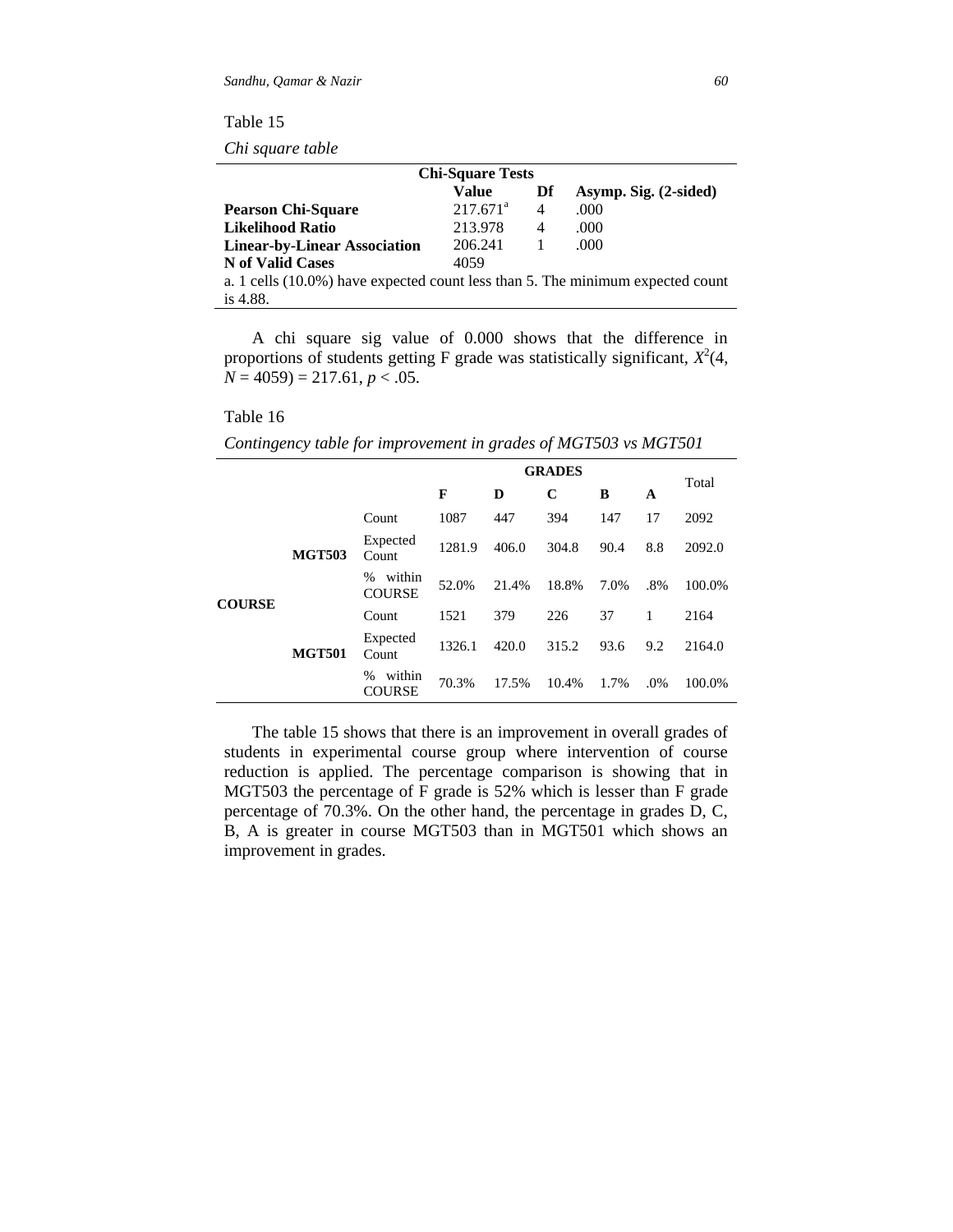| <b>Che square advice</b>                                                        |             |                |                       |  |  |  |
|---------------------------------------------------------------------------------|-------------|----------------|-----------------------|--|--|--|
| <b>Chi-Square Tests</b>                                                         |             |                |                       |  |  |  |
|                                                                                 | Value       | Df             | Asymp. Sig. (2-sided) |  |  |  |
| <b>Pearson Chi-Square</b>                                                       | $202.166^a$ | $\overline{4}$ | .000                  |  |  |  |
| <b>Likelihood Ratio</b>                                                         | 210.649     | 4              | .000                  |  |  |  |
| <b>Linear-by-Linear Association</b>                                             | 200.446     |                | .000                  |  |  |  |
| N of Valid Cases                                                                | 4256        |                |                       |  |  |  |
| a. 0 cells (.0%) have expected count less than 5. The minimum expected count is |             |                |                       |  |  |  |
| 8.85.                                                                           |             |                |                       |  |  |  |

Table 17 *Chi square table*

A chi square sig value of 0.000 shows that our hypothesis, there is a significant difference between the proportions of students getting F grade in the experimental group course (MGT503) and control group course (MGT501) has been proved,  $X^2(4, N = 4256) = 202.166, p < .05$ 

## Table 18

*Contingency table for improvement in grades of STA630 vs MGT603*

|               |               |                                 | <b>GRADES</b> |       |       |      | Total    |        |  |
|---------------|---------------|---------------------------------|---------------|-------|-------|------|----------|--------|--|
|               |               |                                 | F             | D     | C     | B    | A        |        |  |
| <b>COURSE</b> | <b>STA630</b> | Count                           | 1020          | 265   | 179   | 56   | 7        | 1527   |  |
|               |               | Expected<br>Count               | 1076.9        | 240.7 | 158.5 | 46.3 | 4.6      | 1527.0 |  |
|               |               | within<br>$\%$<br><b>COURSE</b> | 66.8%         | 17.4% | 11.7% | 3.7% | .5%      | 100.0% |  |
|               | <b>MGT603</b> | Count                           | 631           | 104   | 64    | 15   | $\Omega$ | 814    |  |
|               |               | Expected<br>Count               | 574.1         | 128.3 | 84.5  | 24.7 | 2.4      | 814.0  |  |
|               |               | within<br>$\%$<br>COURSE        | 77.5%         | 12.8% | 7.9%  | 1.8% | .0%      | 100.0% |  |

Similar results have been found when we compare grades percentages in STA630 and MGT603. The comparison of grades percentages is showing that in STA630 the percentage of F grade is 66.8%. However, in MGT603, it is 77.5%. This shows that F grade has reduced in course when course reduction is done as compared to the course where no intervention was applied. The proportion of respective grades D, C, B, A is higher in course STA630 than in MGT603.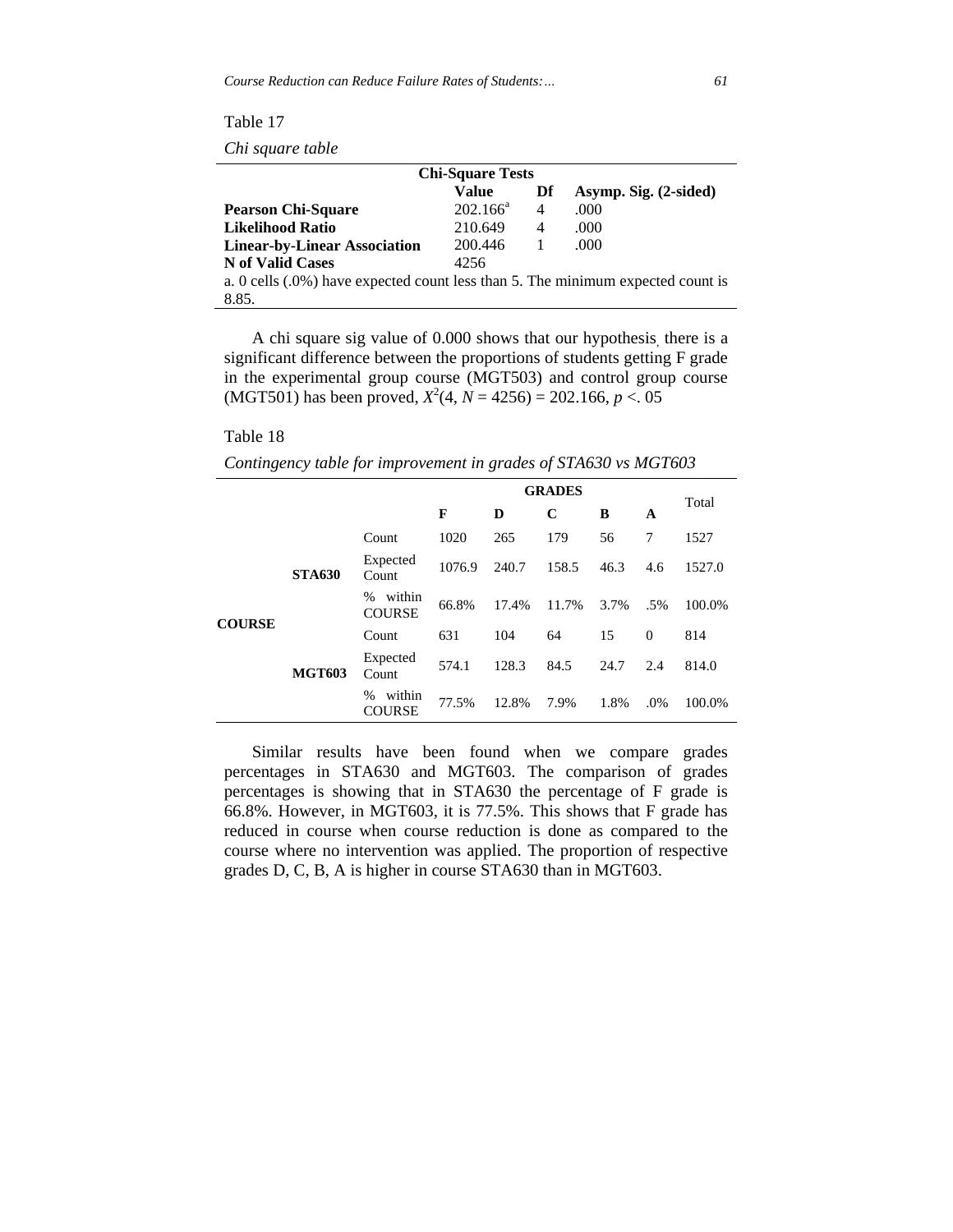| Table |  |
|-------|--|
|-------|--|

*Chi square table*

| <b>Chi-Square Tests</b>                                                        |                  |    |                       |  |  |
|--------------------------------------------------------------------------------|------------------|----|-----------------------|--|--|
|                                                                                | Value            | Df | Asymp. Sig. (2-sided) |  |  |
| <b>Pearson Chi-Square</b>                                                      | $32.893^{\rm a}$ | 4  | .000                  |  |  |
| <b>Likelihood Ratio</b>                                                        | 36.113           | 4  | .000                  |  |  |
| <b>Linear-by-Linear Association</b>                                            | 30.246           | -1 | .000                  |  |  |
| N of Valid Cases                                                               | 2341             |    |                       |  |  |
| a. 2 cells (20.0%) have expected count less than 5. The minimum expected count |                  |    |                       |  |  |
| is $2.43$ .                                                                    |                  |    |                       |  |  |

A sig value 0.00 shows that there is a statistically significant difference between the proportions of students getting F grade in the experimental group course (STA630) and control group course (MGT603). The difference in proportions of students getting F grade was statistically significant,  $X^2(4, N = 2341) = 32.893, p < .05$ 

#### **Conclusion**

 The purpose of this paper was to find efficacy of course reduction in decreasing failure rate of students in online distance education. Students fail to complete their degrees due to remarkably high failure rates. This issue has also become a major cause of concern for distance learning institutes. This calls for reduction in syllabus taught to students for final evaluation. An intervention of 30% reduction in syllabus was used to evaluate its impact on students' failure rate. Results were compared in courses in experimental group as well in control group. Independent sample t-test and chi-square test of homogeneity used in SPSS determined that the intervention had a positive impact.

The results of the paper can be concluded in three major categories:

- 1. The results of courses in experimental and control group showed that there has been a significant difference in mean scores. The mean scores of courses in experimental groups showed improved results as compared to the scores in control group.
- 2. Similarly, in order to eliminate the possibility of different students in courses in experimental and control group, results are compared with same courses of experimental group in two consecutive semesters. In Spring 2016, course reduction intervention had been applied but in Fall 2015 no such course reduction was done. When results were compared, they showed small but significant difference in mean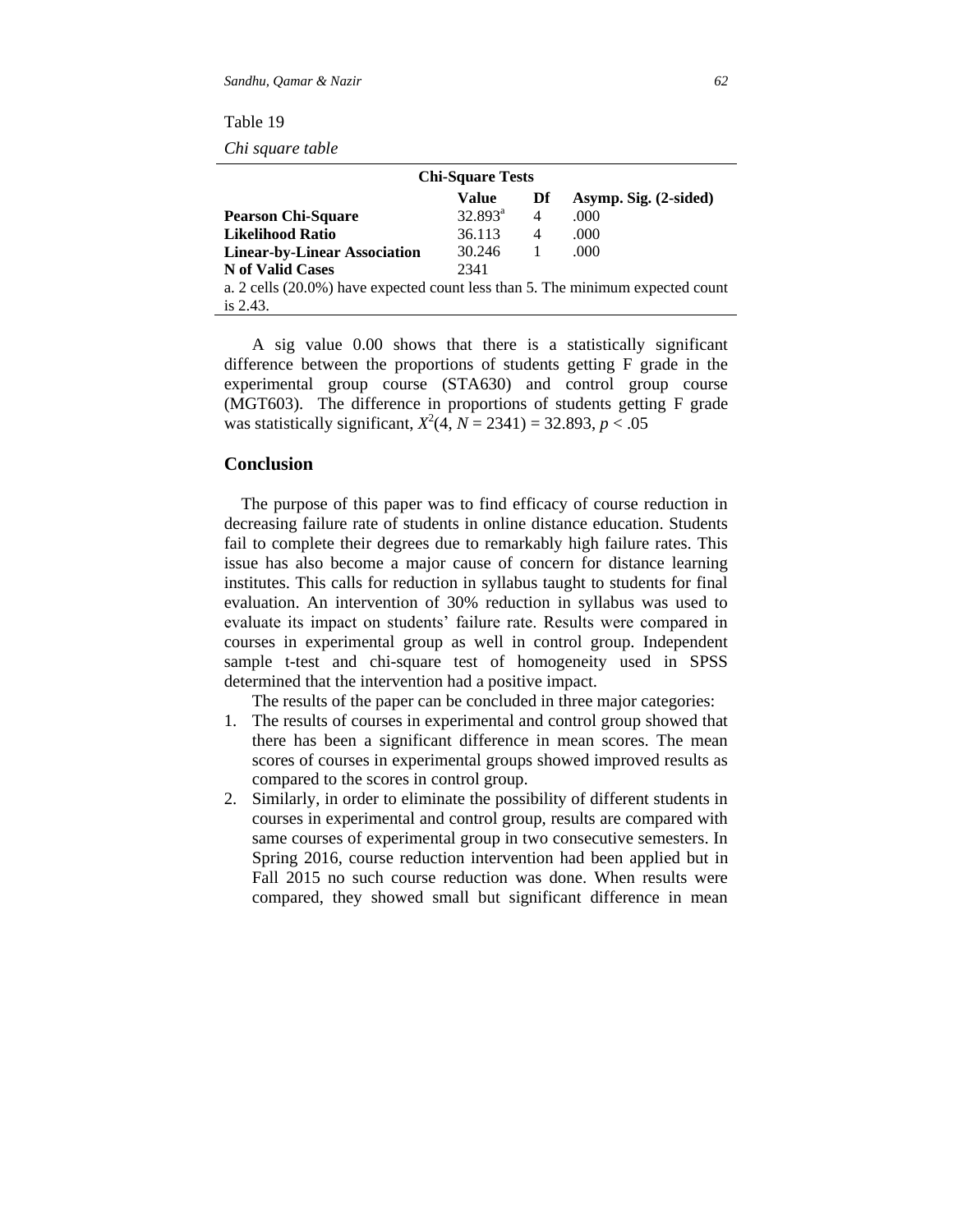scores. Mean scores improved which concludes that intervention proved to be successful.

3. Lastly, to check if the grades were improved with course reduction intervention, proportion of students getting F grade in experimental and control group were compared. There is a major reduction in students getting F grade in courses in the experimental group. It is observed that results were significant against all the hypotheses

hence allowing the researchers to conclude that course reduction intervention has significant bearing on reducing students' failure rate.

## **Limitations and Future Research Directions**

The limitations of this study are; First, although the experimental design lends credibility to the causal inferences, the results should be generalized with caution because the intervention is performed in only one institute. Hence, future studies can broaden the scope of the study to be conducted simultaneously in various universities for wider generalization. Also, future researchers are invited to compare results of course reduction intervention in traditional versus distance learning institutes. In this way, through careful examination, meaningful results can be drawn about the differences/similarities prevailing in the two modes of delivering education and about how the said intervention works in the two segments.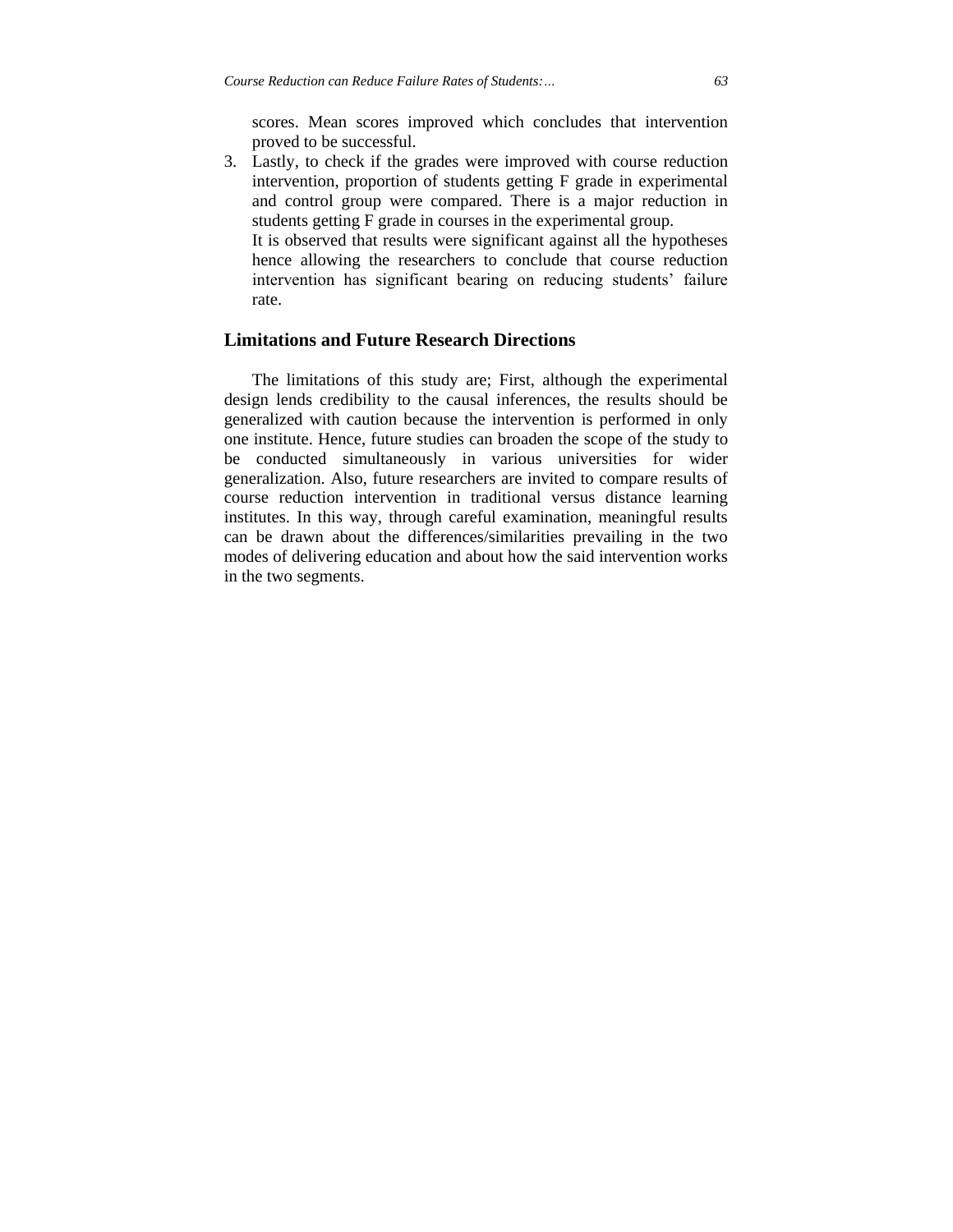#### References

- Biggs, J. B., & Manzano, P. (2005). *Calidad del aprendizaje universitario* (Vol. 7). Madrid: Narcea.
- Candy, P. C., & Crebert, R. G. (1990, July). Teaching now for learning later: The transfer of learning skills from the academy to the workplace. In *8th annual Australasian learning and language Conference*.
- Case, J. M., & Gunstone, R. F. (2003). Approaches to learning in a second year chemical engineering course. *International Journal of Science Education, 25*(7), 801-819.
- Cox, B. (1994). *Practical pointers for university teachers*. London: Kogan.
- Cope, C., & Staehr, L. (2005). Improving students' learning approaches through intervention in an information systems learning environment. *Studies in Higher Education, 30*(2), 181- 197.
- Dua, R. (2008). *Women education issues and concern*. New delhi: APH publishing.
- Entwistle, N. J. (1998). Approaches to learning and forms of understanding. *Teaching and learning in higher education*, *72*, 98.
- Feldon, D. F. (2007). Implications of research on expertise for curriculum and pedagogy. *Educational Psychology Review, 19*, 91– 110.
- Fraser. W.J. (2003). Factors Influencing Academic Success or Failure of First-Year and Senior University Students: Do Education Students and Lecturers Perceive Things Differently? *South African Journal of Education*, *23*(4), 254-263.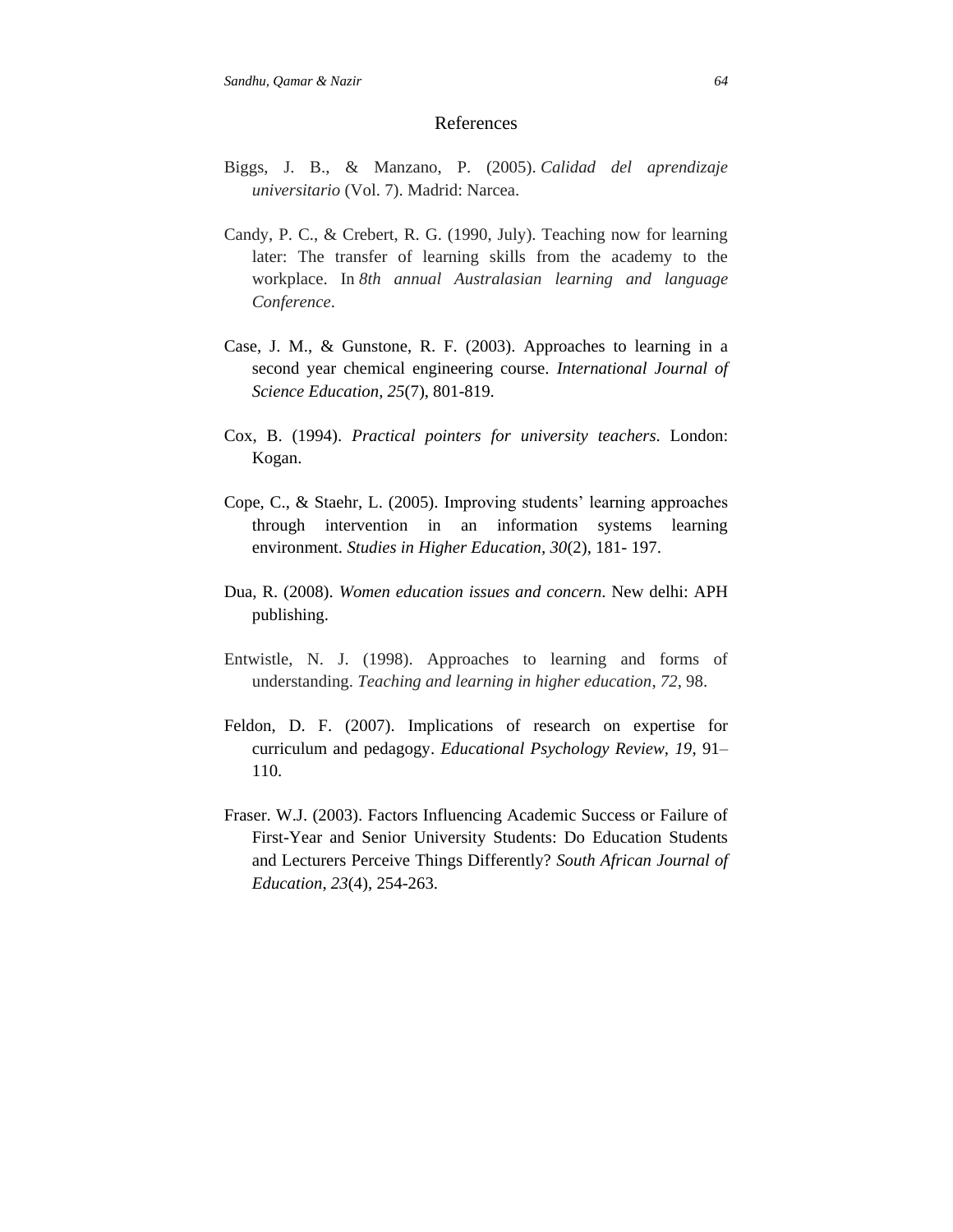- Gardner, H. (1993). *Multiple Intelligences: The Theory in Practice*. A Reader. New York: Basic Books.
- Garg, S., Panda, V., & Panda, S. (1992). A preliminary study of student workload for IGNOU Physics elective courses. *Mathematical Methods in Physics*, *2*(2).
- Greening, T. (1998). Scaffolding for success in problem-based learning. *Medical Education Online*, *3*(1), 4297.
- Heublein, U., Spangenberg, H. & Sommer, D. (2003). *Ursachen des Studienabbruchs [Reasons for dropout]*. Hannover: HIS.
- Lizzio, A., Wilson, K. & Simons, R. (2002). University students' perceptions of the learning environment and academic outcomes: implications for theory and practice. *Studies in Higher Education, 27*(1), 27–51.
- Martin, J.R, (2002). *Cultural Miseducation: in search of a democratic solution*. New York: teacher's college press.
- Mullins, G, Quintrell, N & Hancock, L. (2013). The Experiences of International and Local Students at Three Australian Universities. *Higher Education Research & Development, 14*(2), 201-231.
- Paakkari, L., Tynjälä, P., & Kannas, L. (2010). Student teachers' ways of experiencing the teaching of health education. *Stud High Educ, 35*(8),905–920.
- Ramsden, P. (1988). Studying learning: Improving teaching. In P. Ramsden (Ed.), *Improving learning: New perspectives*. London: Kogan Page.
- Reddy, V. V. and Manjulika, S. (Eds) (2002). *Towards virtualization: Open and distance learning*. India: Kogan Page